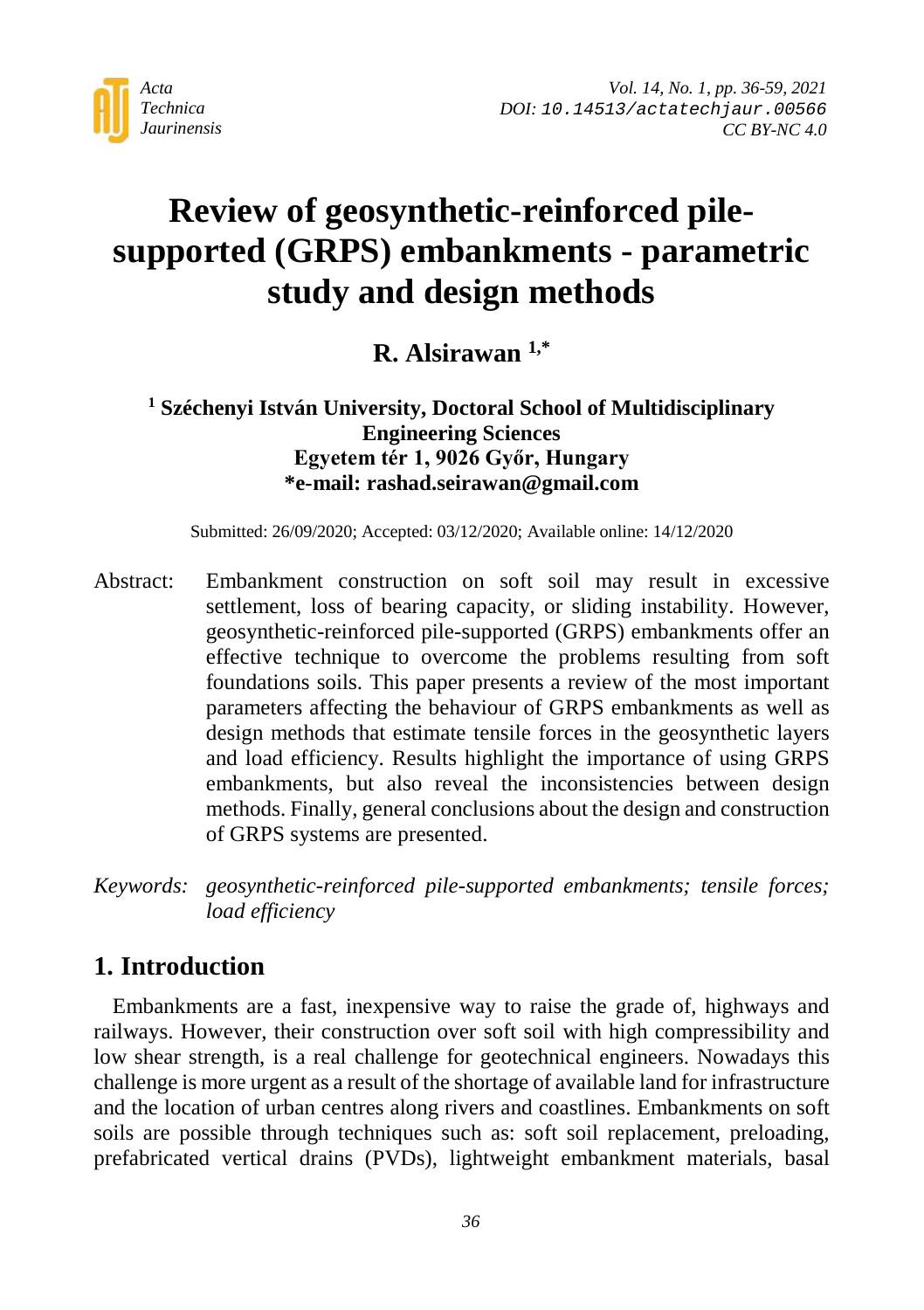reinforcement using geosynthetics, conventional columns (stone columns, deep soil mixing, etc.), and geosynthetics-reinforced platform and piles (GRPS).

The last technique has been widely used over the last three decades because of its advantages such as short waiting period for pore pressure dissipation, reduction of differential settlements at the embankment surface, and the ability to provide uniform support over heterogeneous foundation soils.

The typical GRPS embankment consists of a piles network and load transfer platform (LTP) located above the pile heads, Fig.1a. This platform generally includes one or more layers of geosynthetics (geogrid or geotextiles) underlain by piles that penetrate into firm ground. GRPS embankment systems are best suited for high loads and/or thick soft soil. This paper presents a review of the most important parameters affecting behaviour of GRPS embankments.



*Figure 1. GRPS embankment [1]*

### **2. Literature Review**

#### **2.1. The techniques of supporting embankments, an overview**

Since the load transfer mechanism between the embankment, geogrid, piles and foundation soils is very complex, empirical approaches have been used to assess the practical design parameters for this technique. The general belief is that load is transferred to the piles via soil arching, Fig.1b where the geogrid further enhances this effect. A well-designed GRPS will transfer loads to the piles and underlying firm layers, creating only a tolerable magnitude of differential settlement and an acceptable margin of safety against slope or bearing capacity failure within the embankment. The studies discussed below use a wide variety of assumptions and methods to evaluate the performance of GRPS systems.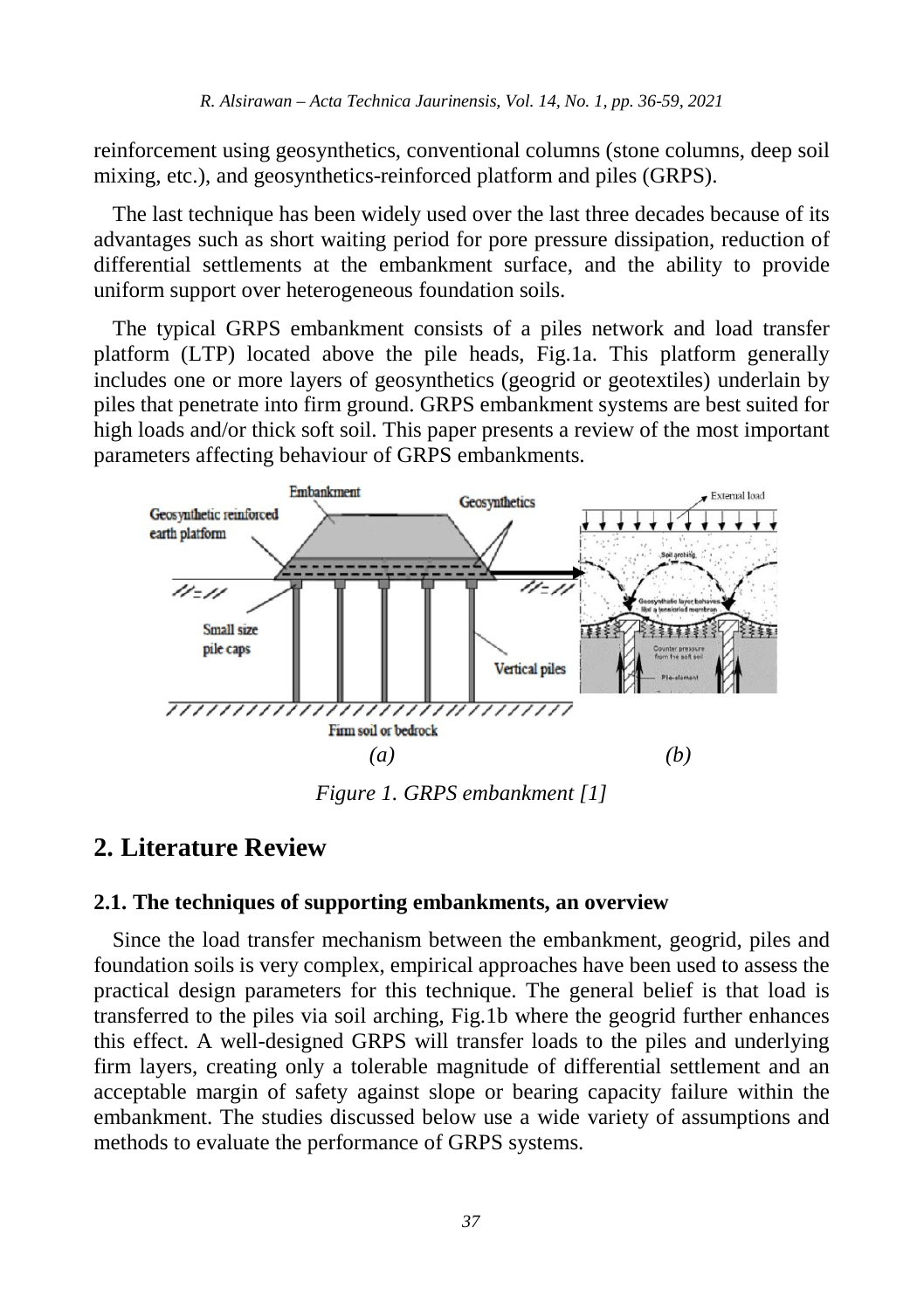Sakleshpur and Madhav [1] described different techniques to support embankments on soft soil. These methods are:

1. Prefabricated vertical drains (PVDs): this technique is used to decrease the time required for soft soil to consolidate and strengthen itself.

2. Basal reinforcement with geosynthetics: this technique is used to increase the safety factor against failure through the tensile forces in the geosynthetics.

3. Stone columns: this technique is used in case of low loads to reduce the settlements and lateral deformations.

4. Piles: this technique is used over thick soft soil and/or high loads where the piles carry the major proportion of loads and that leads in turn to reduce the embankment surface settlements and soft soil settlement.

5. Piles with basal layers of geosynthetics: this technique is used to increase the proportion of loads carried by piles and thus decrease significantly the settlements.

Halder and Singh [2] explained the effect of using piles with one layer of geogrid, and found that the settlement and vertical stress applied on soft soil decrease about 65% relative to those without piles and geogrid. The lateral displacement at 1 m distance from the embankment toe decreases around 250%, which make the stability of the embankment in a safe side.

Liu and Rowe [3] compared different improvement options of the embankments (one unimproved, one with piles, one with piles and one layer of geogrid, one with piles and two layers of geogrid). According to this study, the settlements at the embankment surface after using the improvement options decreased to (60%, 41%, and 38%) respectively and the settlements at the soft soil surface decreased to (52%, 31%, and 28%) respectively. Inserting the first geosynthetic layer reduces the settlement about 20% while the effect of the second layer is very low.

#### **2.2. Parametric study**

Before starting the parametric study, some indicators using to evaluate the soil arching phenomenon must be defined:

 $\triangleright$  The soil arching ratio is defined as the ratio of the vertical stress applied on the soft soil between piles to the vertical stress resulting from the weight of embankment and surcharge.

$$
\rho = \frac{\sigma_s}{\gamma H + q} \tag{1}
$$

where  $\sigma_s$  is the vertical stress on the soft soil,  $\gamma$  is the embankment fill unit weight,  $H$  is the embankment height,  $q$  is the uniform surcharge.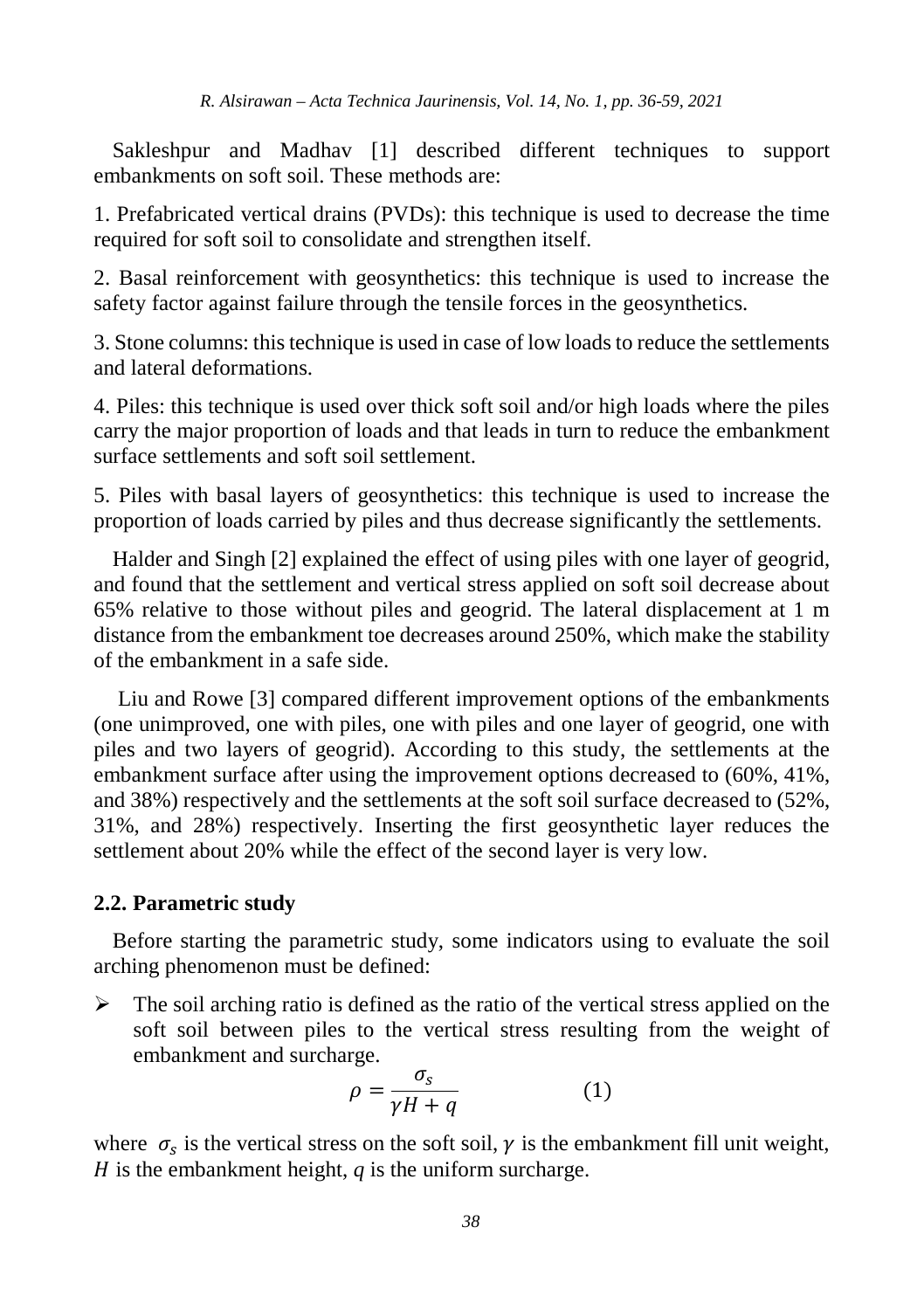$\triangleright$  The stress concentration ratio is defined as the ratio of the vertical stress applied on the piles to the stress applied on the soft soil.

$$
SCR = \frac{\sigma_p}{\sigma_s} \tag{2}
$$

where  $\sigma_p$  is the vertical stress on the pile head.

- $\triangleright$  The cover rate is a ratio of the piles area (or pile caps area) to the area of the load transfer platform.
- $\triangleright$  The load efficiency is a ratio of the vertical stress applied on the pile to the vertical stress resulting from the embankment weight and uniform surcharge.

$$
E = \frac{\sigma_p}{(\gamma H + q)}\tag{3}
$$

Han et al. [4] conducted a numerical study to examine the effect of several parameters on the performance of GRPS:

- 1. The number and stiffness of the geosynthetic layers.
- 2. The elastic moduli of deep-mixed columns and soft soil.
- 3. The pile spacing.

Their study demonstrated that inserting one geosynthetic layer in the platform decreased the maximum and differential settlements at the embankment surface (considering the settlement is the main problem of embankments on the soft soil) while the effect of more layers can be neglected. The geosynthetic stiffness was considered effective in reducing the settlements up to 4000 kN/m and after this value, the influence is not increase. The study also demonstrated that increasing the elastic moduli of piles and soft soil reduces both maximum and differential settlements, while the pile spacing has opposite effect.

Han and Gabr [5] conducted a numerical study on a GRPS embankment. The results showed that the soil arching ratio decreases with the increase of elastic modulus of piles. The stress concentration ratio increases with increasing the pile elastic modulus, embankment height, and geosynthetic stiffness.

Rathmayer [6] recommended using fill materials with good quality to decrease the cover rate. Han [7] found that the cover rate decreases to low values (around 40%) and ranging from 10% to 20% in the case of using geosynthetics reinforcement. Nuñez et al. [8] chose cement-treated fill instead of granular fill to use in the load transfer platform to find its effect on the load efficiency. The researchers found that the load efficiency increases by about 85% for the embankments with little height, less than 1.5m.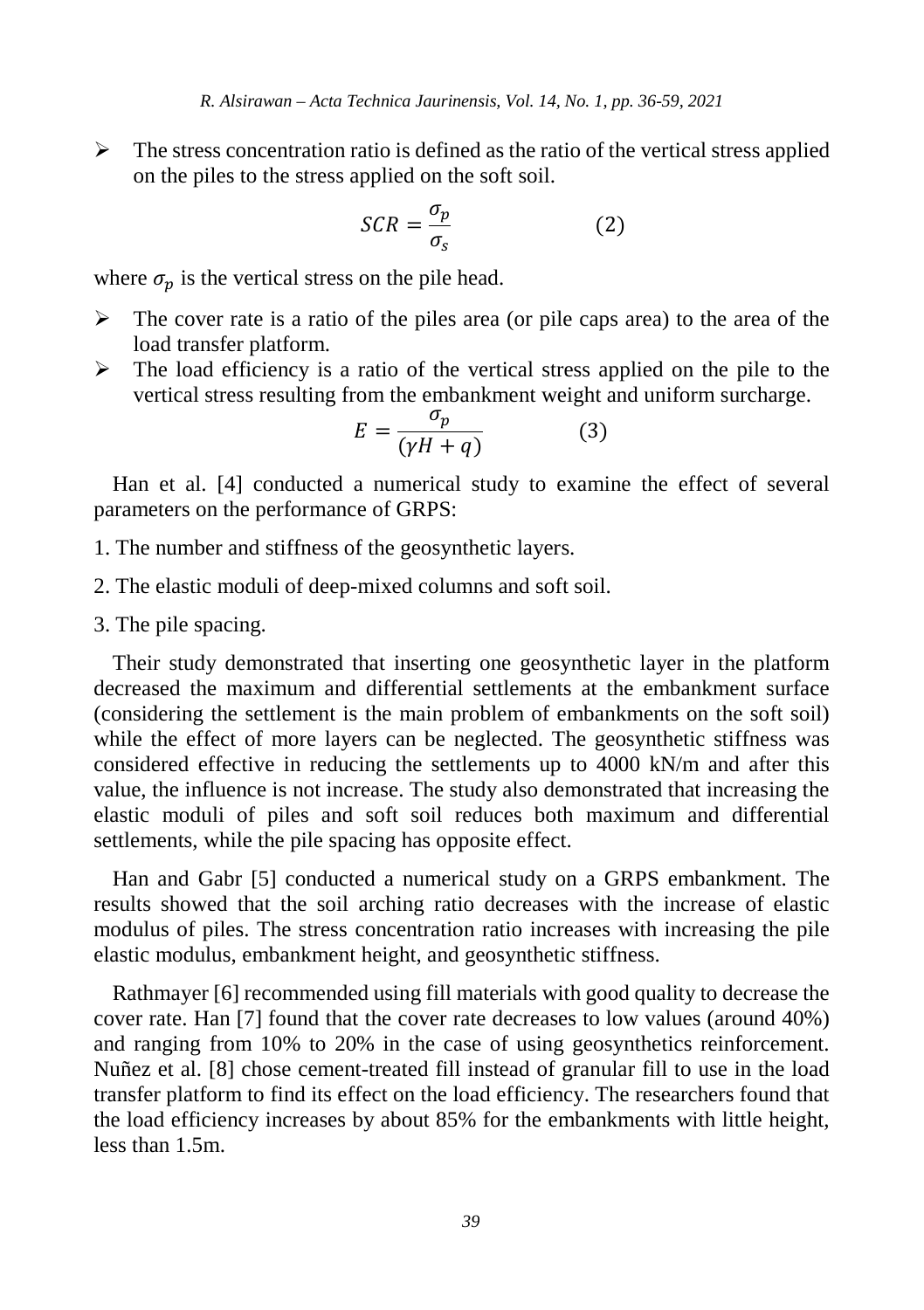In the study described in Chevalier et al [9], a numerical method was used to understand the mechanism of load transfer through the granular platform. The results showed that the peak friction angle and thickness  $h_m$  of the platform play a main role in redirecting the load toward the piles. Fig. 2*a* shows that the load efficiency increases with increasing the platform thickness,  $q_t$  is defined as stress equivalent to the total load applied on the soft soil. The results in Fig. 2b show that the maximum settlement  $\delta$  of the soft soil reduces when the platform thickness changes from 0.5 m to 1.0 m. Add to that, the inclusion of one layer of geosynthetic will lower this value further.



*Figure2. The influence of platform thickness on (a) load efficiency, (b) maximum settlement of soft soil [9]*

In order to evaluate the most important parameters affecting GRPS behaviour, van Eekelen et al [10][11][12] carried out an extensive parametric study by conducting an experiment program that included twelve tests. The results were as follows:

- 1. The load efficiency increases (as a percentage) as the uniform surcharge increases
- 2. The use of granular fill  $(\phi=49^{\circ})$  instead of sand fill  $(\phi=40.88^{\circ})$  in the platform increases the load efficiency.
- 3. The maximum strains can be observed on the pile head and in the strip between two piles.
- 4. The vertical deflections of the geosynthetic are approximately the same in the case of using a geogrid or a geotextile.
- 5. The use of one biaxial layer or two uniaxial layers located above each other gives the same influence.
- 6. Inclusion one layer of the geosynthetic gives a relatively larger value of the load efficiency in comparison with using two layers apart.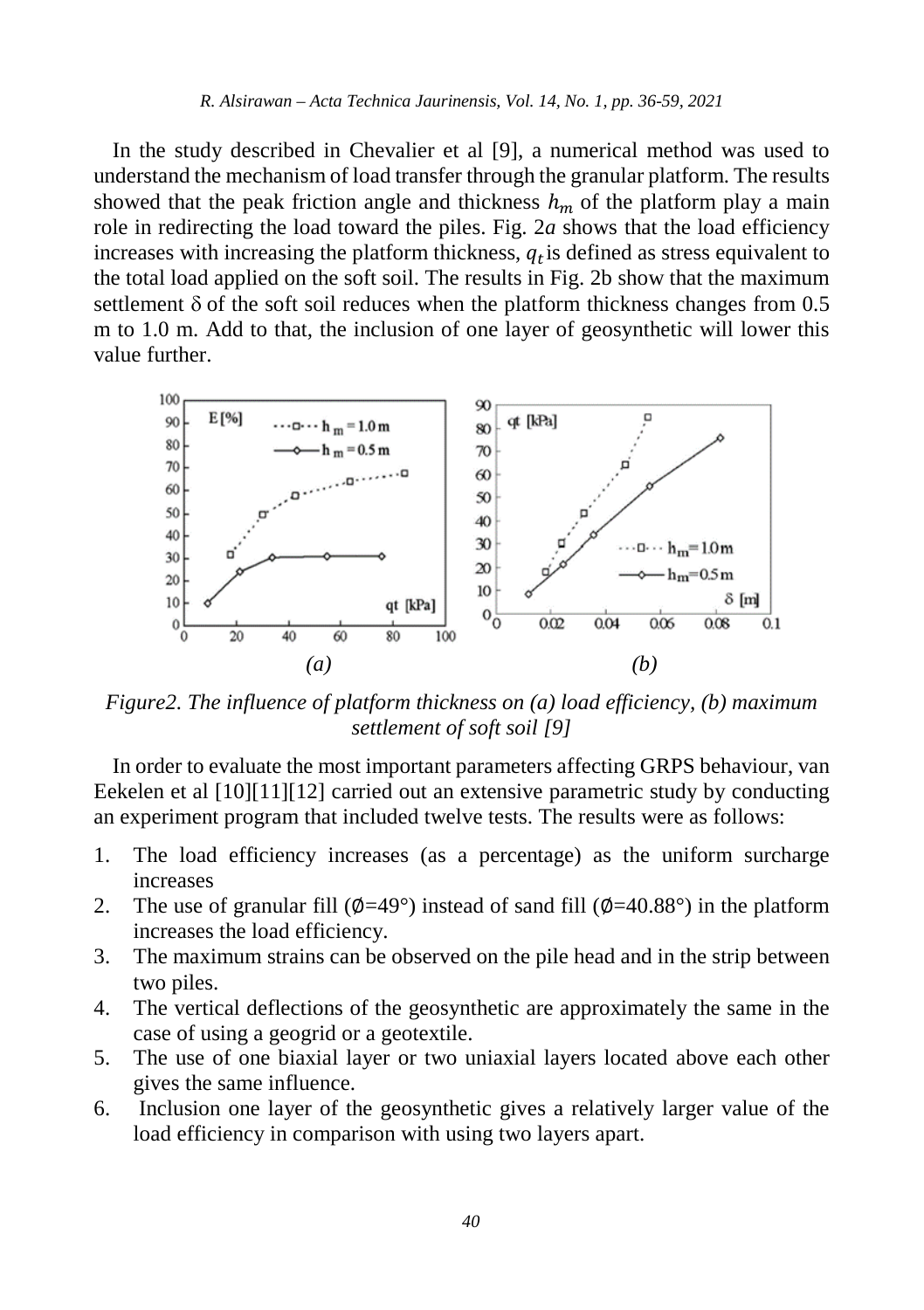Other researchers have supported the results obtained and demonstrated the effect of other parameters on the behavior of GRPS embankments:

Load efficiency is influenced by a host of parameters and increases with the uniform surcharge increases and with the use of high-quality fill material in the platform [13], and this is consistent with van Eekelen's results. Fagundes et al. [14] conducted a series of centrifuge tests. The results showed that the load efficiency reaches 100% in all the tests. Fig. 3 shows that the load efficiency increases with the settlement of soft soil ∆w and the maximum deflection of the geosynthetic between two piles  $y_d$ . The maximum deflection of the geosynthetic  $y_d$  relies on the clear spacing between two piles (s-*a*), embankment thickness, and geosynthetics stiffness. While it is impossible to reach 100% efficiency without the geosynthetic layers.



*Figure3. Load efficiency versus settlements of soft soil [14]*

The differential settlement at the embankment surface decreases as the embankment height increases, pile spacing decreases, and geosynthetic stiffness increases. The minimum embankment height to prevent the settlements equal to 2.1 (s-a) and the embankment height should be greater than 2.5 the height of a soil arch to avoid the differential settlements [14]. Al-Ani and based on a laboratory test model found that the settlement of the soft soil reduces when fill material with high effective friction angle is used while the effect of dilatancy angle  $(\Psi)$  on the soft soil settlements is small in comparison with that of effective friction angle [13]. Phutthananon et al. [15] have performed three physical model tests to investigate the effect of the pile cap size, pile strength, and thickness of soft soil on the differential settlements. The results indicated that enlarging the pile cap plays an important role in decreasing the differential settlements at the embankment surface. The results also indicated that the soft soil thickness has a little impact on the differential settlement but a significant impact on the maximum settlement, and the lower strength of the pile with small cap size leads to decrease differential settlement while has a negative influence on the maximum settlement. Thanh Truc et al. [16] carried out two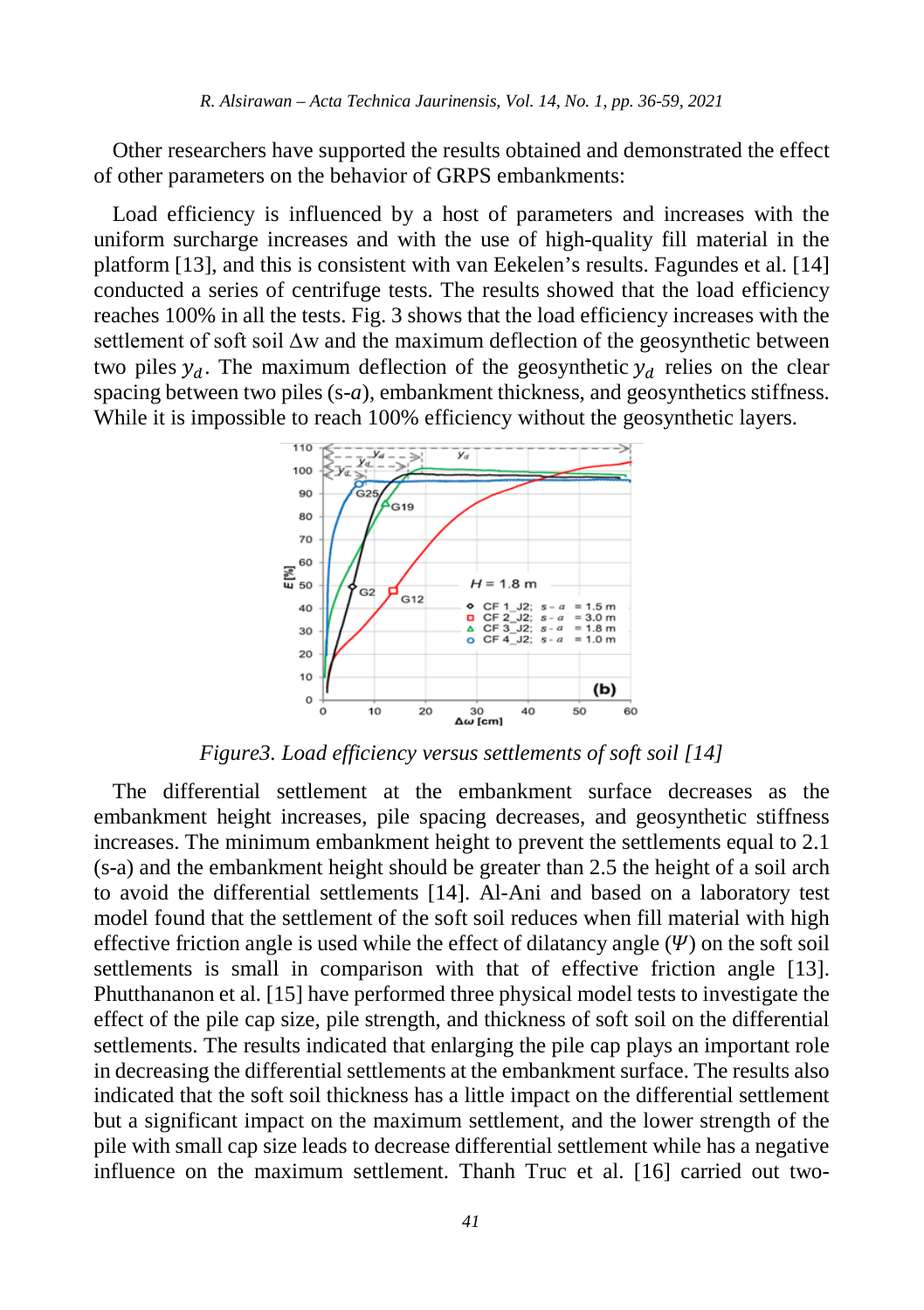dimensional and three-dimensional analyses by Plaxis 2-D and Plaxis 3-D to understand the behavior of GRPS embankment. They found that the differential settlements at the embankment base (over pile heads and in midpoints) are approximately the same under low surcharge values for low embankment heights, these settlements increase as the pile spacing increases; The analyses gave different results where Plaxis 2-D gave the largest values.

#### **2.3. Design methods of GRPS embankments**

The design of GRPS embankments is complicated due to different soil-structure interactions in this system. There are several empirical methods for the design focus on the load efficiency and tension in the geosynthetic layers. This paper addresses one side of the design related to tensile forces in the geosynthetics layers.

2.3.1. Terzaghi's design method (1943)

Terzaghi [17] presented soil arching theory based on a trap door experiment. This phenomenon occurs when one part of soil moves downward while another part remains in its place and shear forces are generated on the sliding surfaces between two parts of the soil. Fig. 4 shows soil Arching analysis with Terzaghi's method, the shearing resistance is given by the following equation:



*Figure 4. Soil arching phenomenon [17]*

The requirement of equilibrium:

$$
2B\gamma dz = 2B(\sigma_v + d\sigma_v) - 2B\sigma_v + 2c dz + 2K_0 \sigma_v dz \tan\phi
$$
 (5)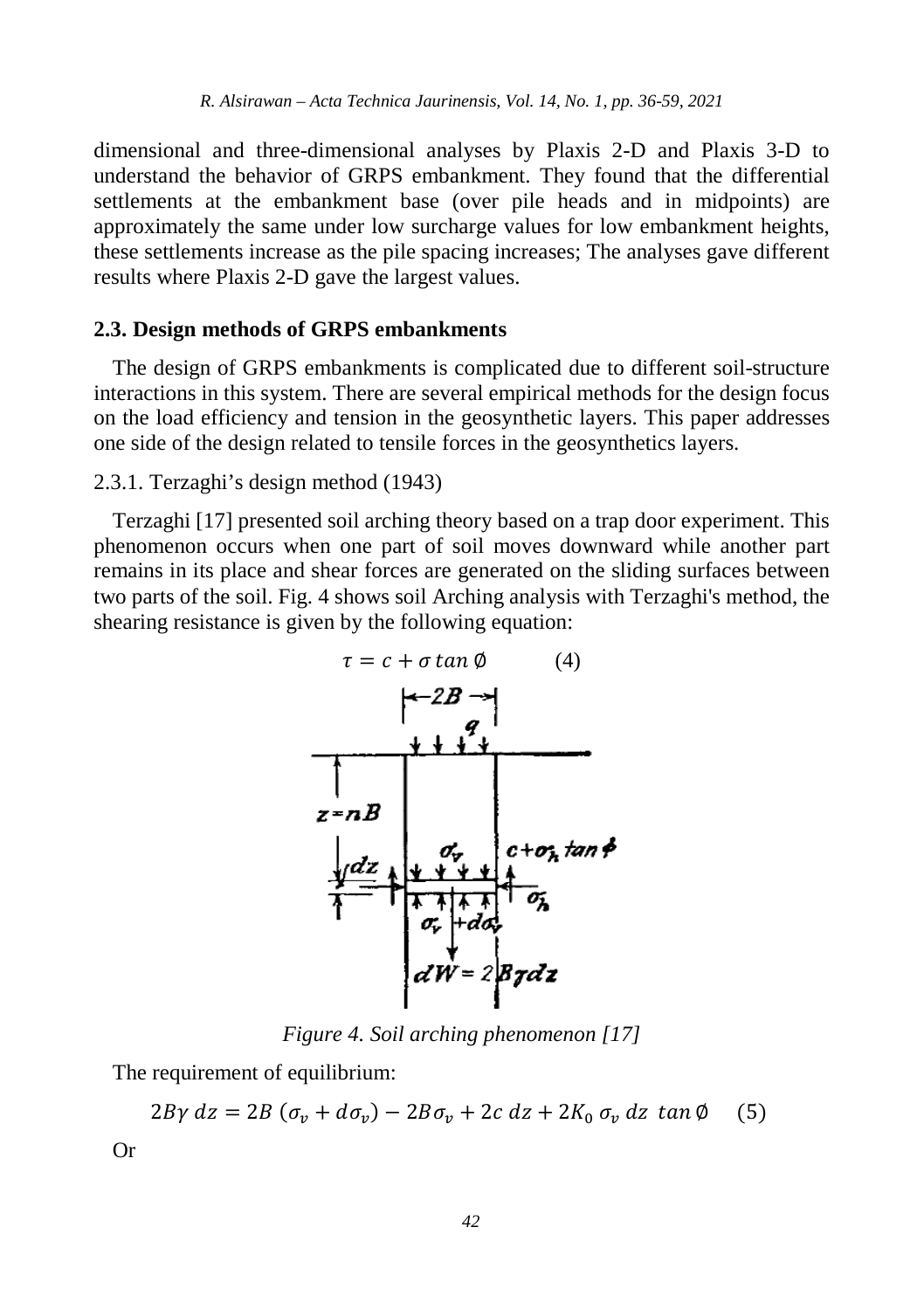$$
\frac{d\sigma_v}{dz} = \gamma - \frac{c}{B} - K_0 \sigma_v \frac{\tan \phi}{B} \tag{6}
$$

where  $\tau$  is the shear stress,  $\sigma$  is the vertical stress, c,  $\varnothing$  are friction angle and cohesion of the soil, 2B is the width of a trap door,  $\gamma$  is the soil unit weight,  $\sigma_n$  is the vertical stress,  $K_0 = \sigma_h / \sigma_v$  is the earth pressure coefficient at rest, *q* is the uniform surcharge.

The solution to these equations is of the form:

$$
\sigma_v = \frac{B\left(\gamma - c/B\right)}{K_0\left(\tan\phi\right)}\left(1 - e^{-K_0\tan\phi\ z/B}\right) + q\ e^{-K_0\tan\phi\ z/B} \tag{7}
$$

Russell and Pierpoint (1997) [18], using Terzaghi's analysis, described the arching phenomenon in a piled embankment. They calculate the tension in the geosynthetic as follows:

$$
T = \frac{S_{3D}\gamma H(s^2 - a^2)}{4a} \sqrt{1 + \frac{1}{6\varepsilon}} \tag{8}
$$

where a is the pile cap width, s is the pile spacing,  $\varepsilon$  is the initial strain to generate tensile load and equal to 5%,  $S_{3D}$  is the stress reduction ratio and given by:

$$
S_{3D} = \frac{(s^2 - a^2)}{4HaK_0 \tan \phi} \left( 1 - e^{\frac{-4HaK_0 \tan \phi}{(s^2 - a^2)}} \right) \tag{9}
$$

where *H* is the embankment height.

2.3.2. Guido et al. design method (1987)

Guido et al. [19] have performed plate-loading tests and found that the load spreads in the load transfer platform at an angle of 45° from the LTP base in twodimensional plane-strain condition. This method assumed that the geosynthetic layers and piles carried the full load while the soft soil does not carry any proportion of the load*.*

The geosynthetic tension is calculated as follow:

$$
T = \frac{W}{2\sin\delta}
$$
 (10)  

$$
W = 0.525 \left(\gamma H + q\right)
$$
 (11)

where W is the load acting on geosynthetic,  $\delta$  is the angle friction between soil and geosynthetic.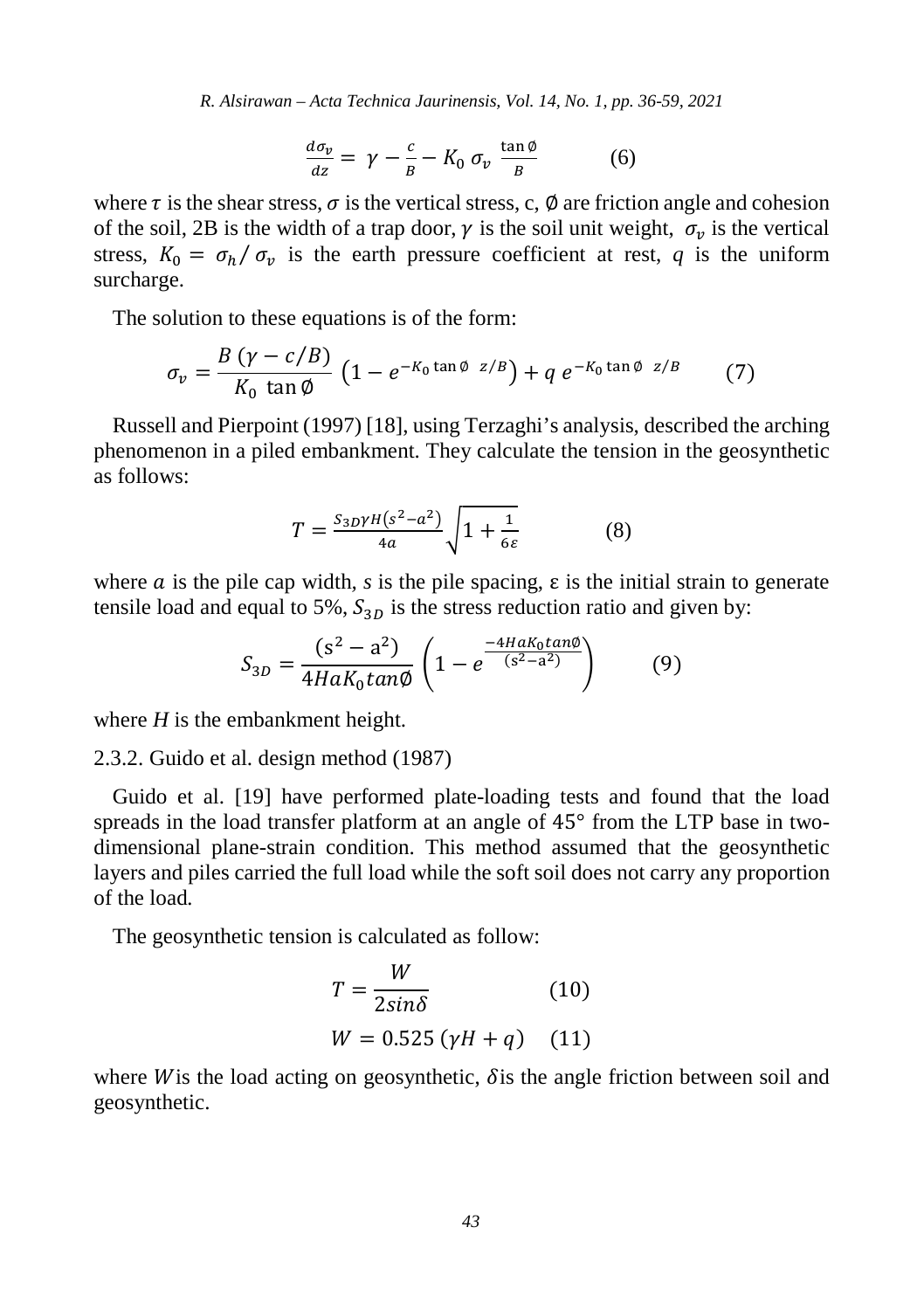#### 2.3.3. Carlson design method (1987)

Carlson [20] suggested a method to calculate the load resulting from the soil wedge which applied on the geosynthetic as shown in Fig. 5*a*.

Assumptions of the Carlson method include: the apex angle of the soil wedge is  $30^{\circ}$ , the soil wedge represents the area (A) between two piles and not the area (B) as shown in Fig. 5b, this is considered nonconservative and leads to underestimate the tensile forces.



*Figure 5. (a) Soil wedge, (b) A and B areas according to Carlson method [21].* They used equation (12) to calculate the weight of soil wedge:

$$
W = \frac{(s-a)^2}{4\tan 15^\circ} \gamma \tag{12}
$$

Due to the applied load, the geosynthetic begins to deflect, and as a result, the strain  $\varepsilon$  increases as shown in Fig. 6. The geosynthetic deflection is given as follows:



*Figure 6. Deflection of* geosynthetic *[21]*

The geosynthetic tension is given by the following equation:

$$
T = \frac{(s-a)^3}{16 \tan 15^\circ} \gamma \frac{1}{2d} \sqrt{1 + \frac{16 d^2}{(s-a)^2}} = W \frac{s-a}{8 d} \sqrt{1 + \frac{16 d^2}{(s-a)^2}} \tag{14}
$$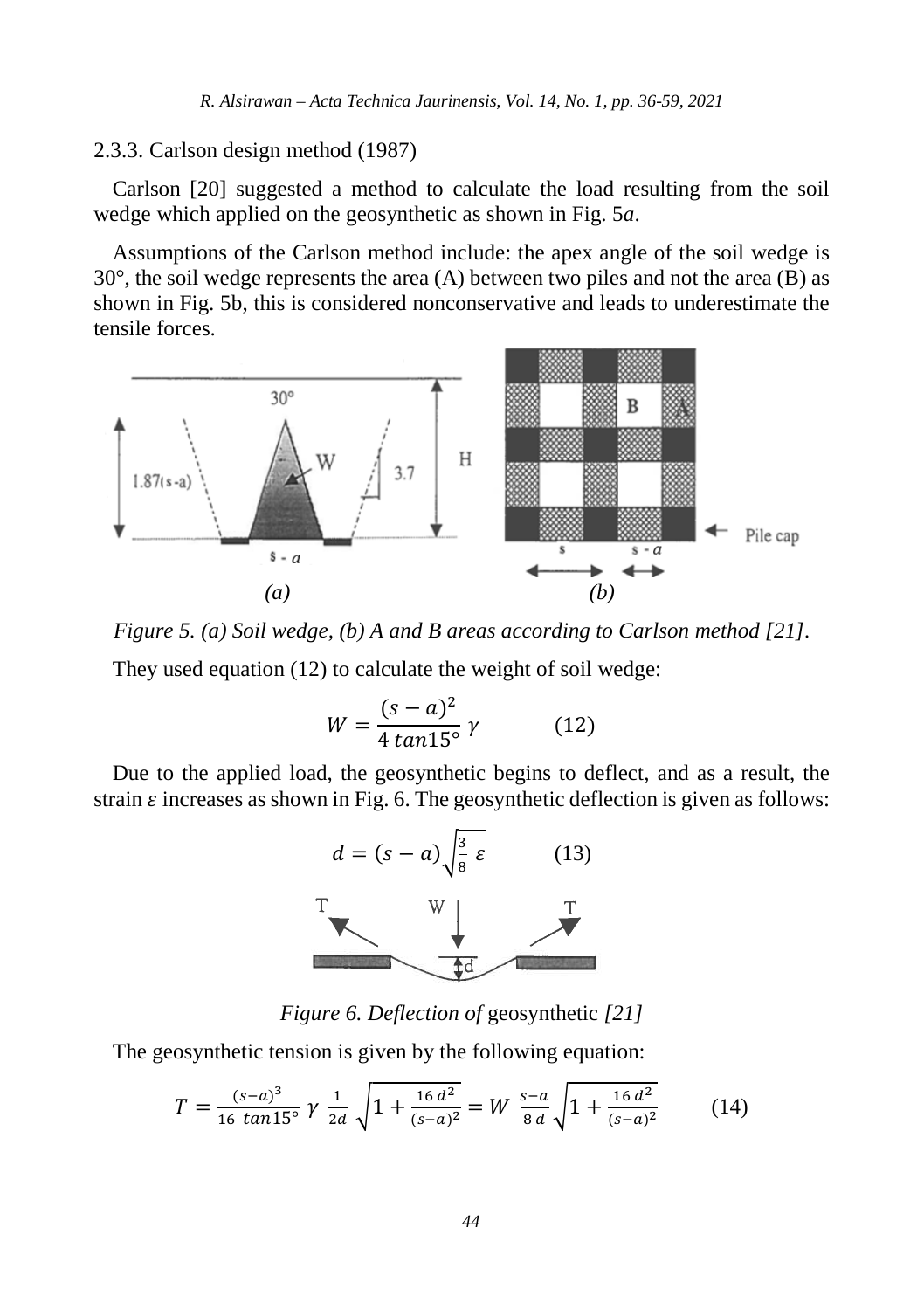#### 2.3.4. Hewlett and Randolph design method (1988)

Hewlett and Randolph [22] [23] suggested that the proportion of the load is transferred to the pile heads as a form of hemispherical domes, and the rest is carried by the geosynthetic layer. This method supposed that the system may fail at the arch top (i.e. efficiency Ev) or at the pile heads (i.e. efficiency ET) as shown in Fig. 7. After determining the minimum efficiency between both of them, the maximum load carried by the geosynthetic is determined. In general, for the large embankment height, the efficiency at the pile heads is dominant, while for small embankment height, the efficiency at the top of the arch is dominant.

-Arching efficiency at the arch top [23]:

$$
E_V = 1 - \left[1 - \left(\frac{a}{s}\right)^2\right] (A - AB + C) \tag{15}
$$

where:

$$
A = \left[1 - \left(\frac{a}{s}\right)\right]^{-2(K_P - 1)}\tag{16}
$$

$$
B = \frac{s}{\sqrt{2}H} \left[ \frac{2\,K_P - 2}{2\,K_P - 3} \right] \tag{17}
$$

$$
C = \frac{s - a}{\sqrt{2}H} \left[ \frac{2 K_P - 2}{2 K_P - 3} \right] \tag{18}
$$

where,  $K_p$  is the passive earth pressure coefficient [23]:

$$
K_P = \frac{1 + \sin\phi}{1 - \sin\phi} \tag{19}
$$

- Arching efficiency at the level of pile heads can be calculated by following equation [24]:

$$
E_T = \frac{\beta}{1 + \beta} \tag{20}
$$

where  $\beta$  is a coefficient is given as follows [23]:

$$
\beta = \frac{2 K_P}{(2 K_P + 1) \left(1 + \left(\frac{a}{s}\right)\right)} \left[ \left(1 - \frac{a}{s}\right)^{-K_P} - (1 + K_P \frac{a}{s}\right] \tag{21}
$$

The proportion of the load applied on the geosynthetic between adjacent piles is given as follows [23]: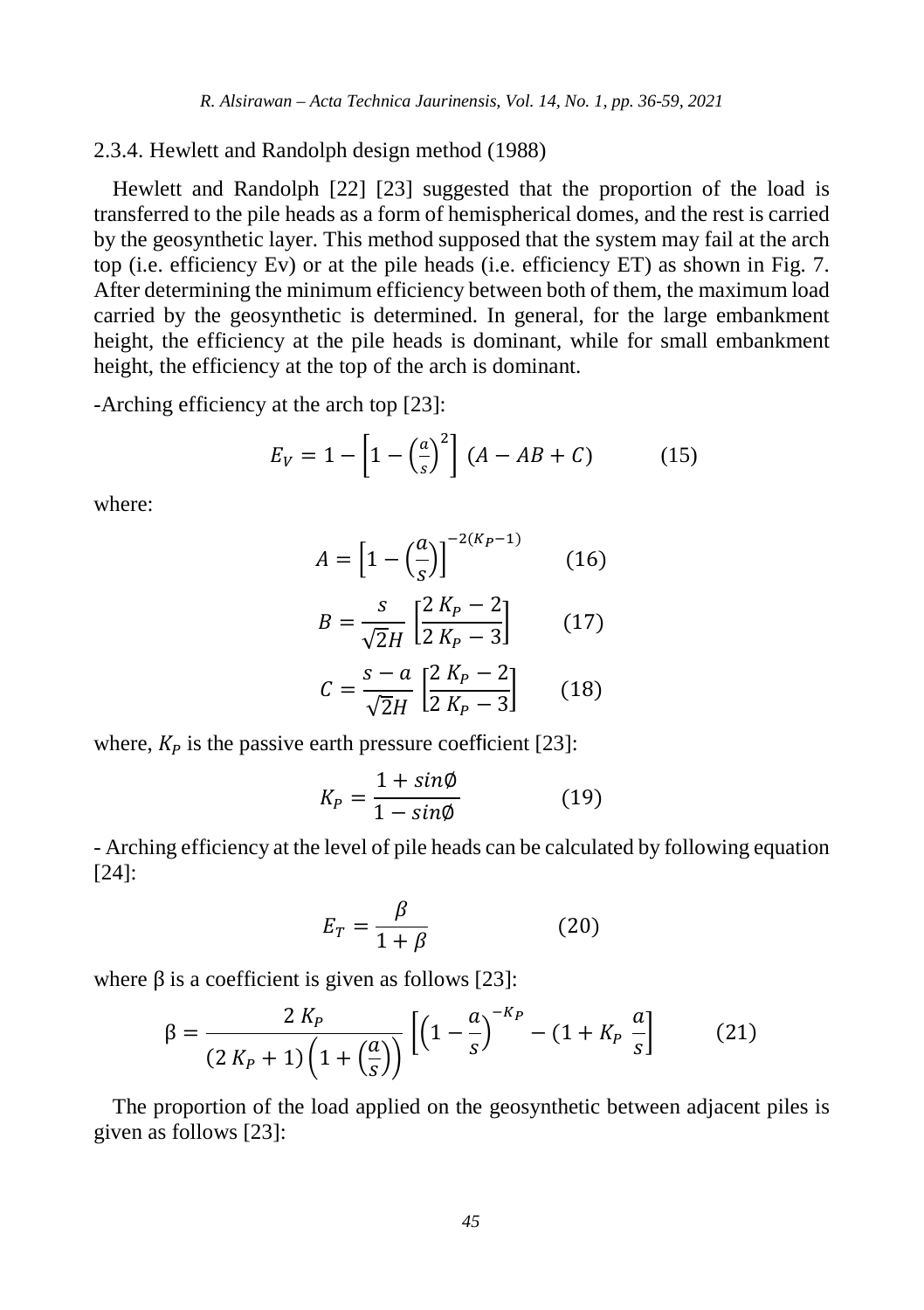$$
\sigma_{v,geo} = \frac{s^2}{s^2 - a^2} \sigma_v (1 - E_{min})
$$
 (22)

with 
$$
\sigma_{\nu} = \gamma_{\gamma} \gamma_{r} H + \gamma_{G} g + \gamma_{Q} q \qquad (23)
$$

where  $\gamma_{\nu}$  is the partial factor on the soil unit weight,  $\gamma_{r}$  is the embankment unit weight,  $\gamma_c$  is the partial factor on the permanent actions, g is the permanent excess vertical load,  $\gamma_0$  is the partial factor on the variable actions,  $q$  is the variable excess vertical load,  $E_{min}$ : is the minimum of  $E_V$  and  $E_T$ 

British Standard BS8006 (2010) [24] used Hewlett and Randolph method to calculate the geosynthetic tension (per lineal meter) by the following equation:

$$
T = \frac{(s-a)s \sigma_{v,geo}}{a} (1 + \frac{1}{6\varepsilon})^{0.5}
$$
 (24)

#### 2.3.5. Low et al. design method (1994)

Low et al. [26] developed Hewlett and Randolph method to investigate the arching phenomena in GRPS embankment where this method assumed semi-cylindrical sand arches are formed between pile walls. According to this method, cap-pile and geotextile contribute to decreasing embankment surface differential settlement. Low et al. developed charts and equations to estimate the strain and tension in the geosynthetic layers and the vertical stress applied on the soft soil. The results showed a partial agreement between theoretical and experimental analyses.



*Figure 7. Soil arching according to Hewlett and Randolph [25]*

The tension in the geosynthetics can be calculated by the following equation [27]:

$$
T = J \varepsilon \qquad (25)
$$

where *l* is the tensile stiffness of geosynthetic,  $\varepsilon$  is the axial strain and given by: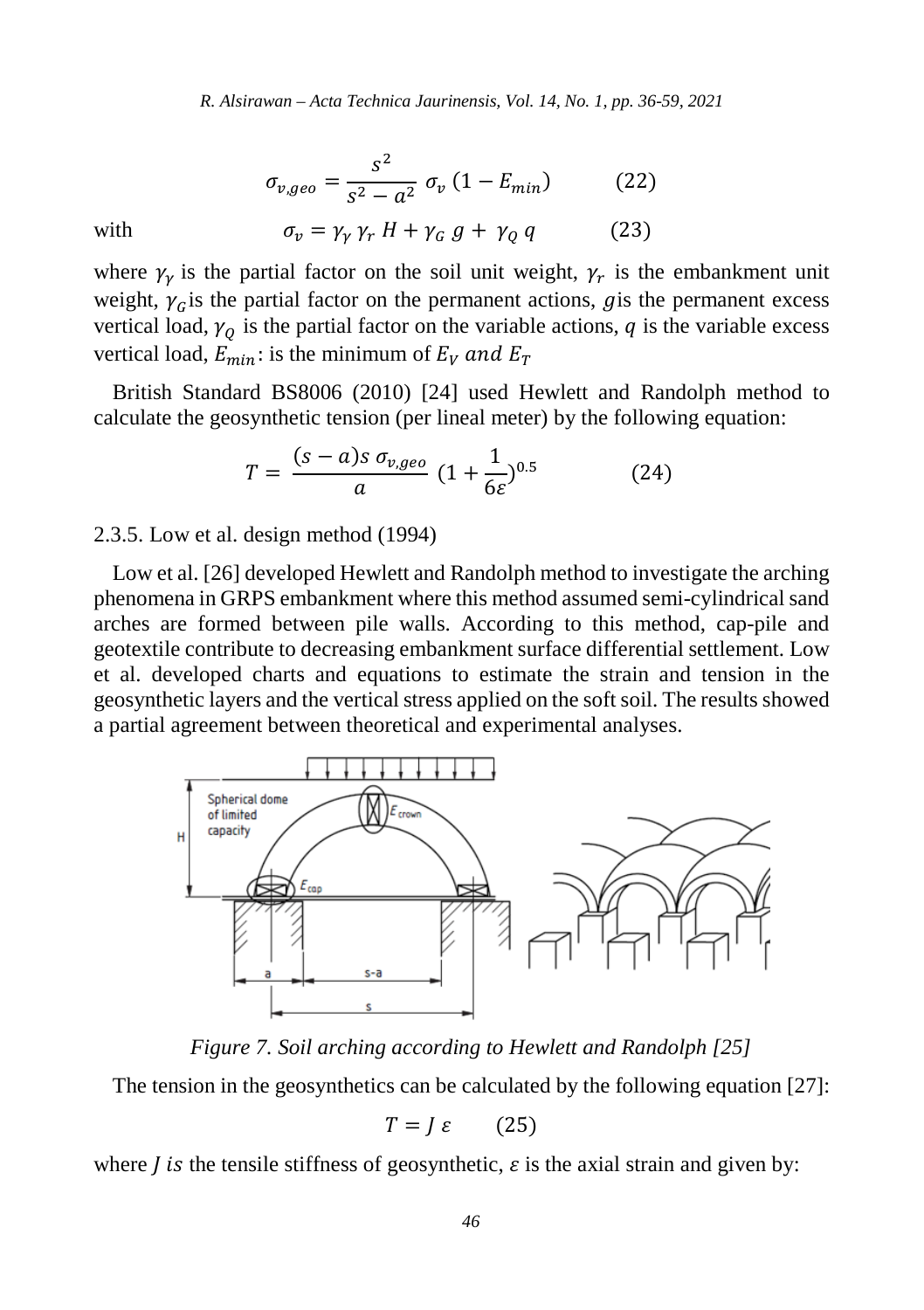$$
\varepsilon = \frac{\theta - \sin\theta}{\sin\theta} \tag{26}
$$

where  $\theta$  is the half the subtended angle of the geosynthetics arc after deformation and given by:

$$
sin\theta = \frac{4(\frac{t}{s-a})}{1+4(\frac{t}{s-a})^2}
$$
 (27)

where  $t$  is the maximum vertical displacement of soft soil in the midpoint between pile caps. The vertical stress applied on the soft soil in this point can be calculated as follows:

$$
\sigma_s = \frac{\gamma(s-a)(K_P - 1)}{2(K_P - 2)} + \left(\frac{s-a}{s}\right)^{K_P - 1} \left[\gamma H - \frac{\gamma s}{2} \left(1 + \frac{1}{K_P - 1}\right)\right] \tag{28}
$$

Because of difficulty in finding the maximum displacement t, the appropriate solution is the reliance on the equilibrium of the vertical forces

$$
T/R = \sigma_s - \frac{tE_c}{D}
$$
 (29)  

$$
R = \frac{s - a}{2sin\theta}
$$
 (30)

where  $E_c$  is the soft soil elastic modulus, D is the soft soil depth. Low et al. suggested using trial values of maximum displacement *t* to fulfil the equilibrium of vertical forces.

#### 2.3.6. British Standards BS8006 design method (1995)

This method [25] relied on a variety of analytical, numerical, and physical models to understand the mechanism of load transferring through the load transfer platform to the pile caps. Marston (1913) presented the following equation to describe the ratio of vertical stress carried by piles to the vertical stress exerted on the embankment base:

$$
\frac{P_c'}{\sigma_v'} = \left[\frac{C_c \ a}{H}\right]^2 \tag{31}
$$

where  $P'_c$  is the vertical stress applied on the pile caps,  $\sigma'_v$  is the vertical stress at the embankment base and equal to  $f_{fs} \gamma H + f_q q$ ,  $(f_{fs} = 1.3$  the partial factor for soil unit weight,  $f_q = 1.3$  partial factor for surcharge load),  $\gamma$  is the unit weight of the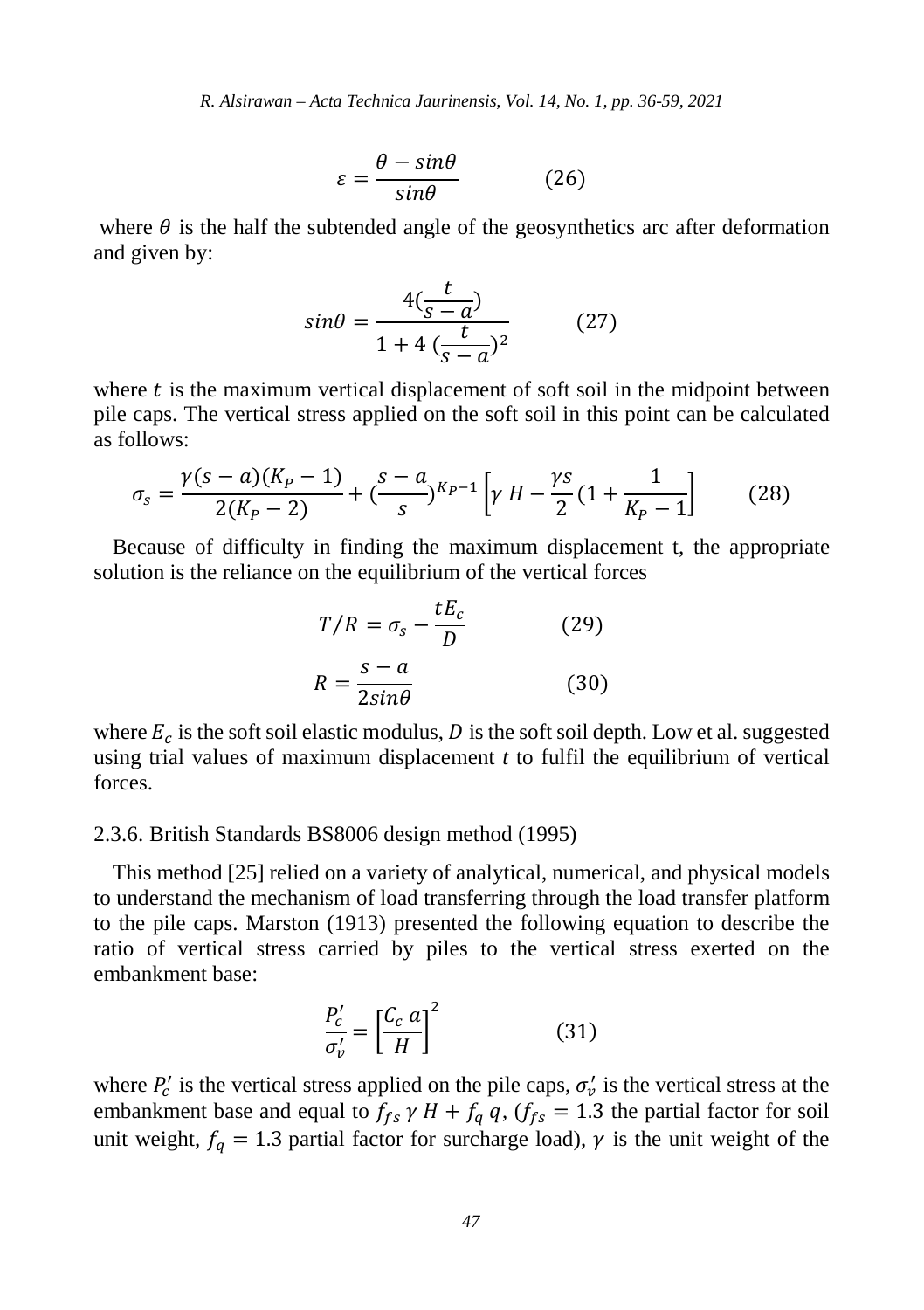embankment fill, q is the uniform surcharge,  $C_c$  is the arching coefficient ( $C_c$  = 1.95  $H/a - 0.18$  for end bearing piles,  $C_c = 1.5 H/a - 0.07$  for frictional piles.

The vertical load carried by geosynthetic between piles is calculated from:

For 
$$
H \ge 1.4
$$
 ( $s - a$ );  
\n
$$
W = \frac{1.4 \, s \, f_{fs} \, \gamma \, (s - a)}{(s^2 - a^2)} \left[ s^2 - a^2 \frac{P'_c}{\sigma'_v} \right]
$$
\n(32)

For 0.7  $(s - a) \ge H \ge 1.4$   $(s - a)$ ;

$$
W = \frac{s \, f_{fs} \, \gamma \, H + f_q \, q}{(s^2 - a^2)} \left[ s^2 - a^2 \left( \frac{P'_c}{\sigma'_v} \right) \right] \tag{33}
$$

The tension in the geosynthetic for each lineal meter can be calculated by the following equation:

$$
T = 0.5 W \frac{s - a}{a} (1 + \frac{1}{6\varepsilon})^{0.5} \tag{34}
$$

where the initial strain  $\varepsilon = 6\%$ .

Van Eekelen et al. [28] proposed that BS8006 designs a strong geosynthetic resulting in an expensive solution, and modified the load carried by geosynthetics. The results showed after comparison with the measurements that the modified BS8006 is more precise than BS8006.

#### 2.3.7. Swedish design method (2002)

Rogbeck et al. [29] suggested that the vertical load, carried by geosynthetic, forms a pyramid of 75°wall inclination and this is also acceptable even if the height of the embankment is lower than the pyramid top, i.e.  $(s - a)/2 \tan 15^\circ$  as shown in Fig. 8a.

Assumptions of Swedish method include: one layer of geosynthetic is used and its position should be within 0.1 m above pile heads, the geosynthetic is deformed under loading (the initial strain  $\varepsilon$  =6% and strain at failure is less than 70%). Cover rate  $\geq 10\%$  and the embankment height  $H \geq (s - a)$ .

The 2-D soil pyramid weight is calculated by the following equation:

$$
W = \frac{(s - a)^2 \gamma}{4 \tan 15^\circ}
$$
 (35)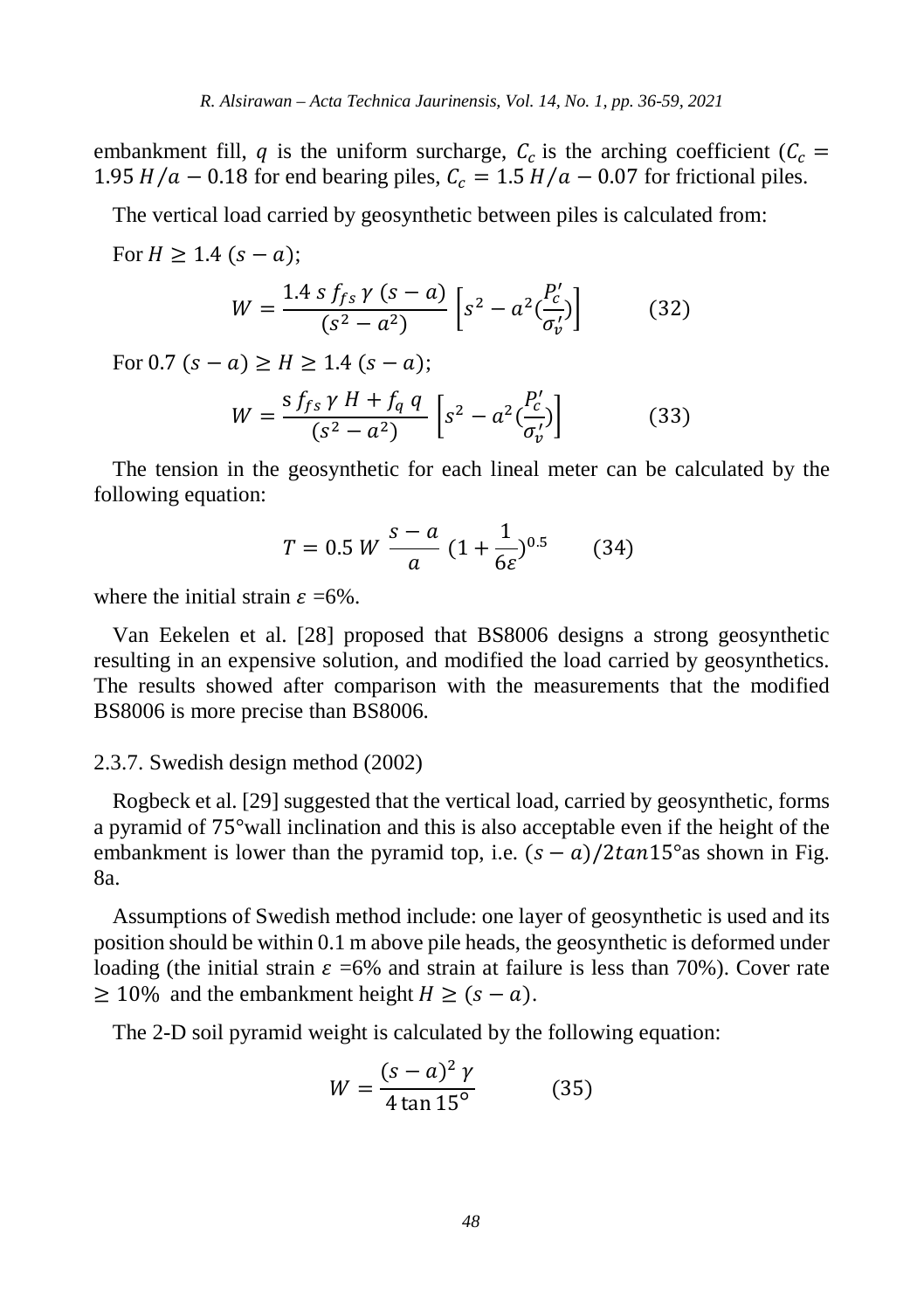The load is distributed over the surface with 3-D impacts as shown in Fig. 8b. the tension in the geosynthetic can be calculated for each lineal meter of depth by the following equation:

$$
T = 0.5 \left( 1 + \frac{s}{a} \right) W \left( 1 + \frac{1}{6\varepsilon} \right)^{0.5} \tag{36}
$$

2.3.8. Collin design method (2004)

Collin et al. [29] recommended using a load transfer platform (LTP) under embankment with three layers of geosynthetic at least to create a stiffened beam.

Assumptions of Collin method include: the load transfer platform thickness  $h \geq$  $(s - a)$ . The distance between geosynthetic layers  $h_n \ge 200$  *mm*. The initial strain in the geosynthetic  $\varepsilon = 5\%$ .

Fig. 9 shows the soil arching according to Collin method, where every layer of geosynthetic is subjected to a uniform vertical load from the soil wedge under the arch and can be calculated as follows:



*Figure 8. (a) Arching according to Swedish method, (b) load distribution between piles [29]*

The tension in the geosynthetic is calculated as follows:

$$
T = \frac{W_n \Omega D}{2} \tag{38}
$$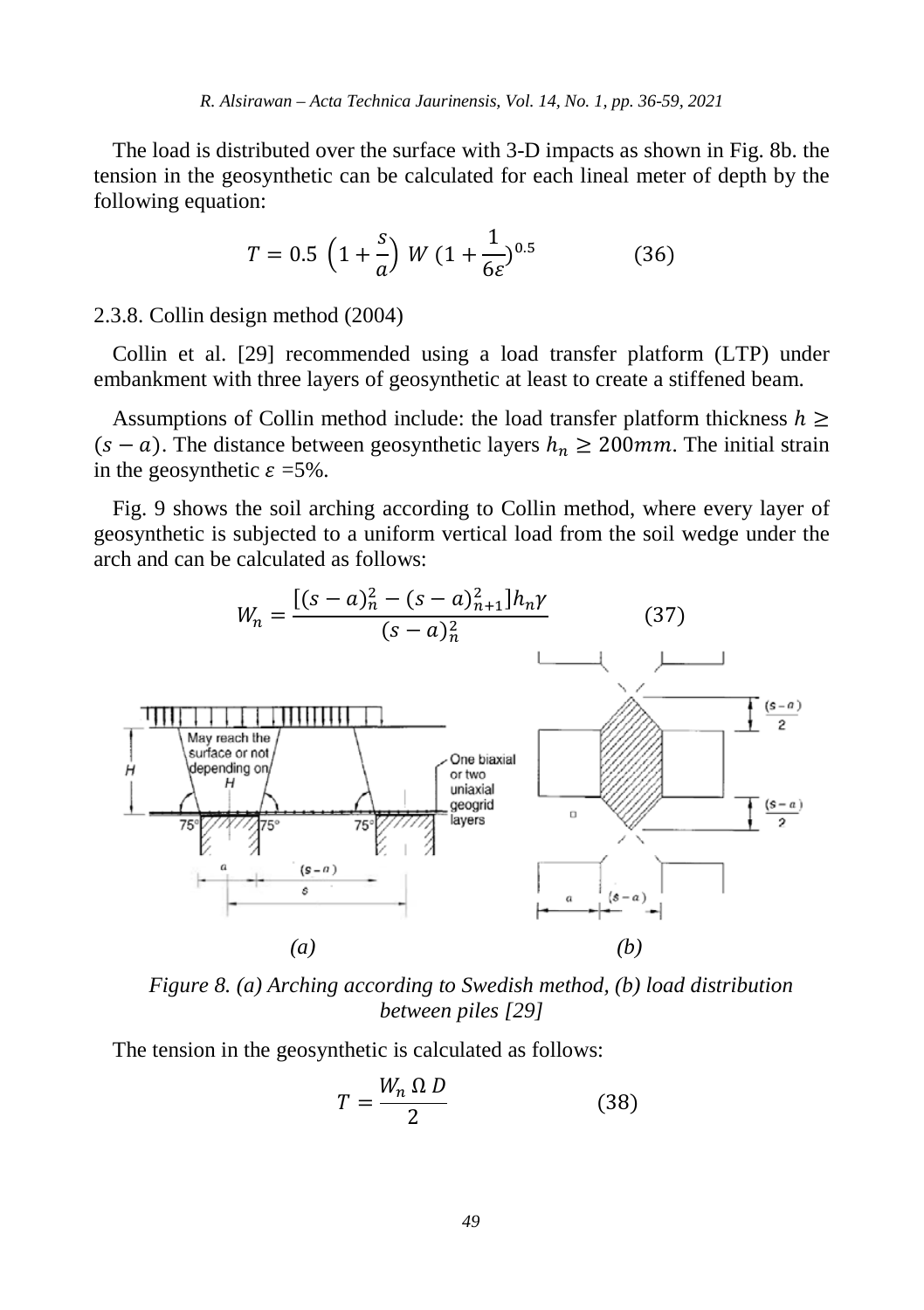where D is the design spanning for tension membrane and equal to  $(s - a)_n$ ,  $\Omega$  is the dimensionless factor and equal to 0.97 for geosynthetic strain  $\varepsilon = 5\%$ .

In 2005 Collin et al. modified this method by adding one layer of geosynthetic located directly above pile heads and this layer is designed as a catenary, the vertical load applied on this layer is given by:

$$
W_n = \frac{h_n \gamma}{3} \tag{39}
$$

The tension in the geosynthetic is calculated as follows:

$$
T = \frac{W_n \Omega D}{2} \tag{40}
$$

where D is the design span for tensioned membrane and equal to  $1.41$ {(s – a) –  $2[\sum$  vertical spacing/tan45°]},  $\Omega$  is the dimensionless factor.

2.3.9. Kempfert et al. design method (2004)

Kempfert et al. [30] [31] relied on tests of a three-dimensional model, this model consists of four piles were installed in peat soil with reinforced or unreinforced load transfer platform LTP, to investigate the bearing and deformation behaviour of the supported embankment. The design approach of this method depends on determining the loads applied on the piles and soft soil, then the tension in the geosynthetic is calculated to carry the load applied on the soft soil. This method considers the soft soil support. The geosynthetic tension is given as follows:

$$
T = J\varepsilon \tag{41}
$$

where *l* is the geosynthetic stiffness,  $\varepsilon$  is the maximum strain (the reference [31] to get more information on maximum strain)



*Figure 9. Soil arching according to Collin design method [29]*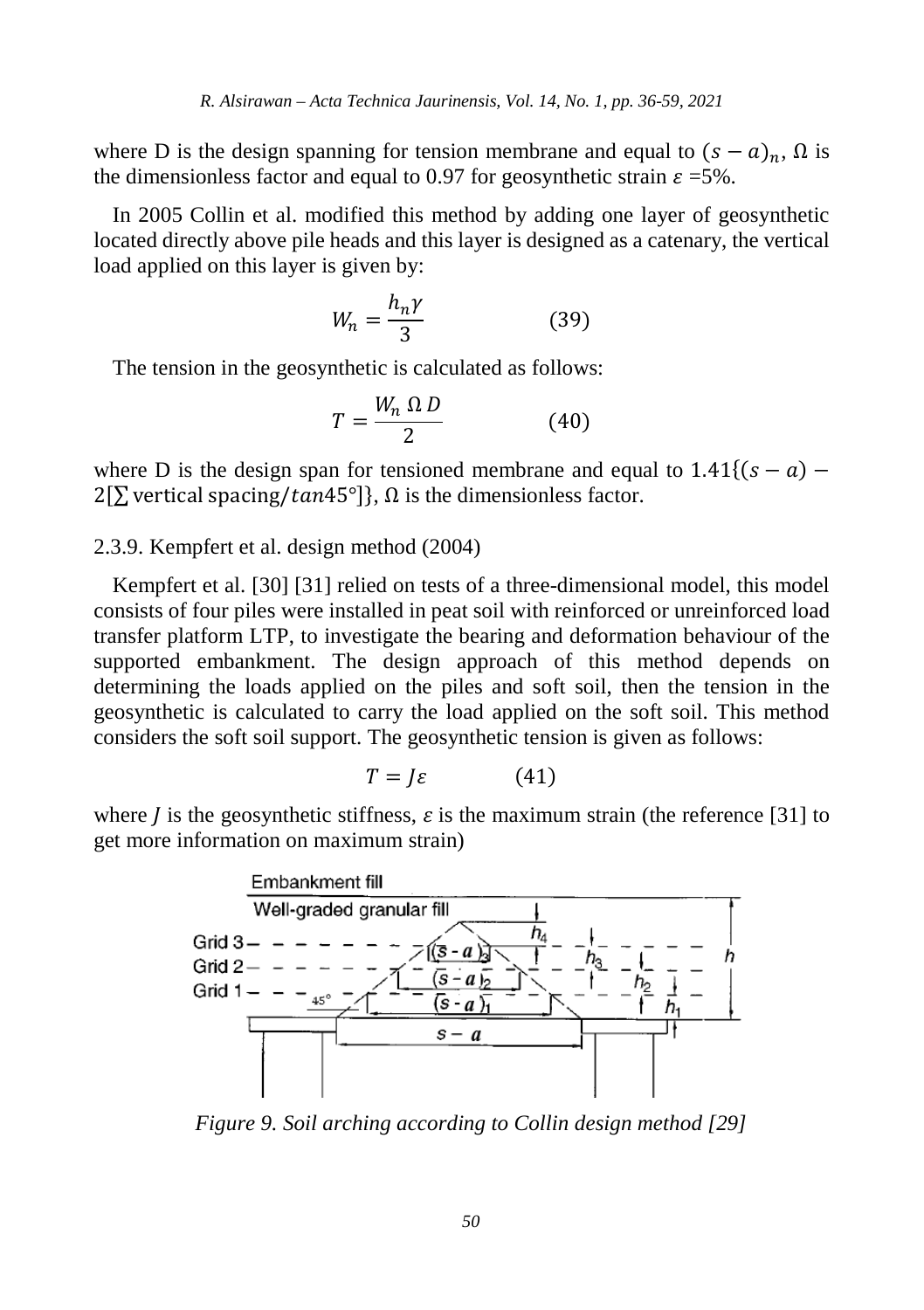2.3.10. Abusharar et al. design method (2008)

Abusharar et al. [32] modified Low et al. method by adding the effect of uniform surcharge *q* on the embankment surface. In this method, the pile spacing is less than the embankment height and the vertical load is uniformly distributed on the geosynthetic as shown in Fig. 10*a*. The vertical stress applied on the middle of the soft soil between pile caps is given as follows:

$$
\sigma_s = \frac{\gamma(s-a)(K_P - 1)}{2(K_P - 2)} + \left(\frac{s-a}{s}\right)^{K_P - 1} \left[q + \gamma H - \frac{\gamma s}{2} (1 + \frac{1}{K_P - 1})\right] \tag{42}
$$

Fig. 10b shows a subtended angle  $2\theta$ , radius of the geosynthetic arc after deformation, and maximum displacement at the middle of the soft soil t.

The geosynthetic tension is calculated as follow:

$$
T = 4\beta^2 J + 0.25 \, s' \lambda (\sigma_s \tan\phi + \frac{tE_c}{D} \tan\phi_c) \tag{43}
$$

where  $\beta = \frac{t}{s'}$ ,  $s' = (s - a)$ ,  $\lambda$  is the factor ranges between 0.7 and 0.9 (this value depends on the geosynthetic type),  $\phi_c$  is the friction angle of soft soil. To solve equation (40), the first step is to find  $\beta$  and then the maximum displacement t:

$$
a\beta^3 + b\beta^2 + c\beta + d = 0 \tag{44}
$$

where  $a = 32DJ + 4s'^2E_c$ ,  $b = 2s'^2\lambda E_c \tan \phi_c - 4s'D\sigma_s$ ,  $c = 2s'D\sigma_s \lambda tan\phi +$  $s'^{2}E_{c}, d = -s'D\sigma_{s}.$ 



*Figure 10. (a) Uniform stress acting on the geosynthetic, (b) deformed shape of geosynthetic [32]*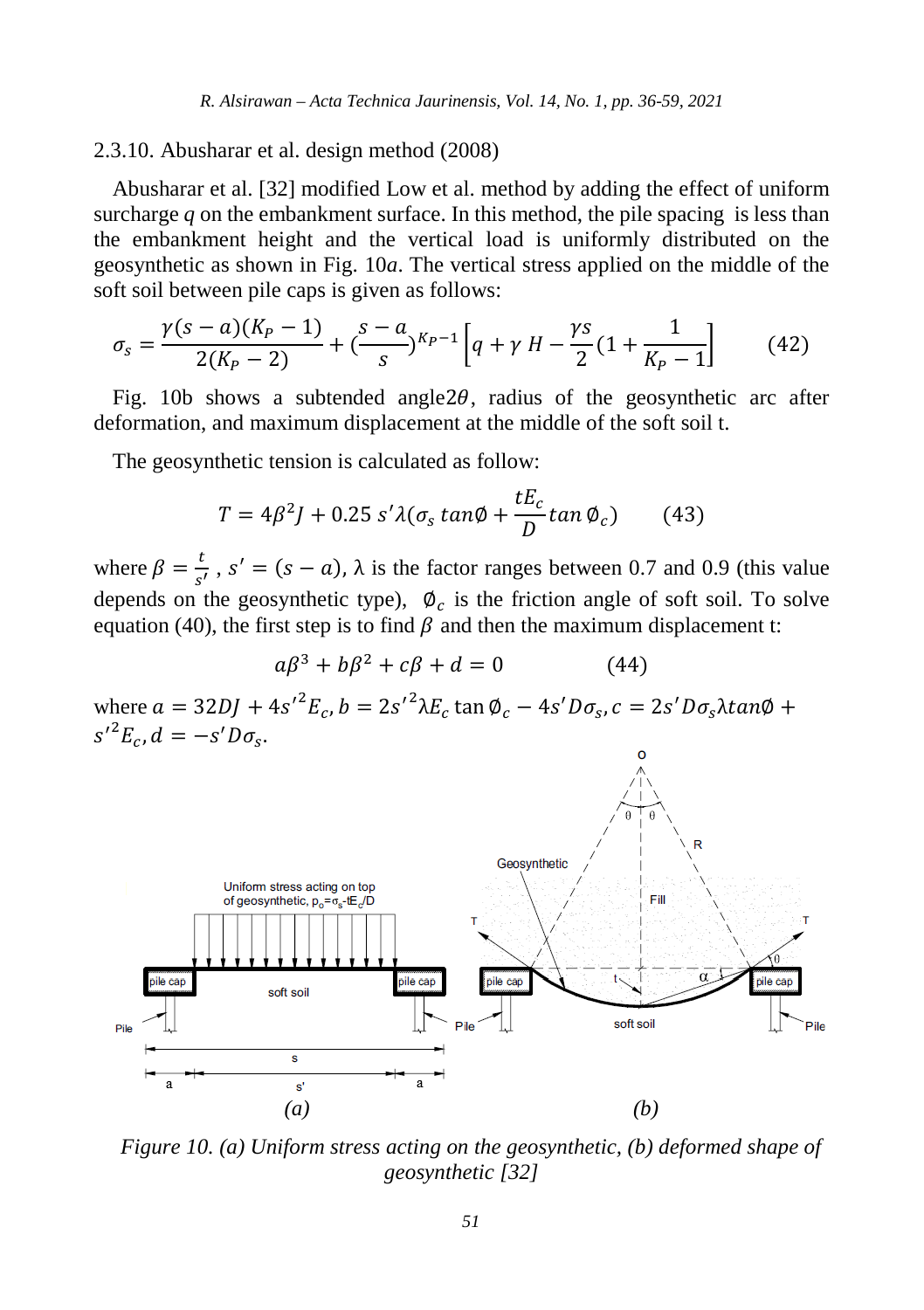### **3. Discussion**

The results obtained from the review demonstrated that GPRS embankment is an effective solution to overcome the problems resulting from the soft soil such as insufficient bearing capacity and large settlements, especially over soft soil with large thickness and/or in case of the high loads. The mechanism of transferring the load through the embankment to the piles is a soil-arching mechanism and due to that, it can be observed the concentration of stresses over the pile heads and that is related to the different between piles stiffness and soft soil stiffness. Generally, increasing the geosynthetic stiffness, elastic modulus of piles and soft soil, friction angle of the load transfer platform and cover rate contributes in reducing the maximum and differential settlements at the embankment surface, which is the main objective.

The presence of many design methods indicates a lack of understanding of the precise load transfer mechanism to the piles and soft soil. The researchers relied on numerical and experimental models to calculate the tensile forces and loads acting on geosynthetic layers. (These methods are more extensive, but this paper presents the equations used to calculate the applied load on geosynthetic and tensile forces) and none of them used a comprehensive model to design GRPS embankment, this led to a significant difference between the results as shown in Fig 11.



*Figure 11. Geosynthetic tension according to design methods.*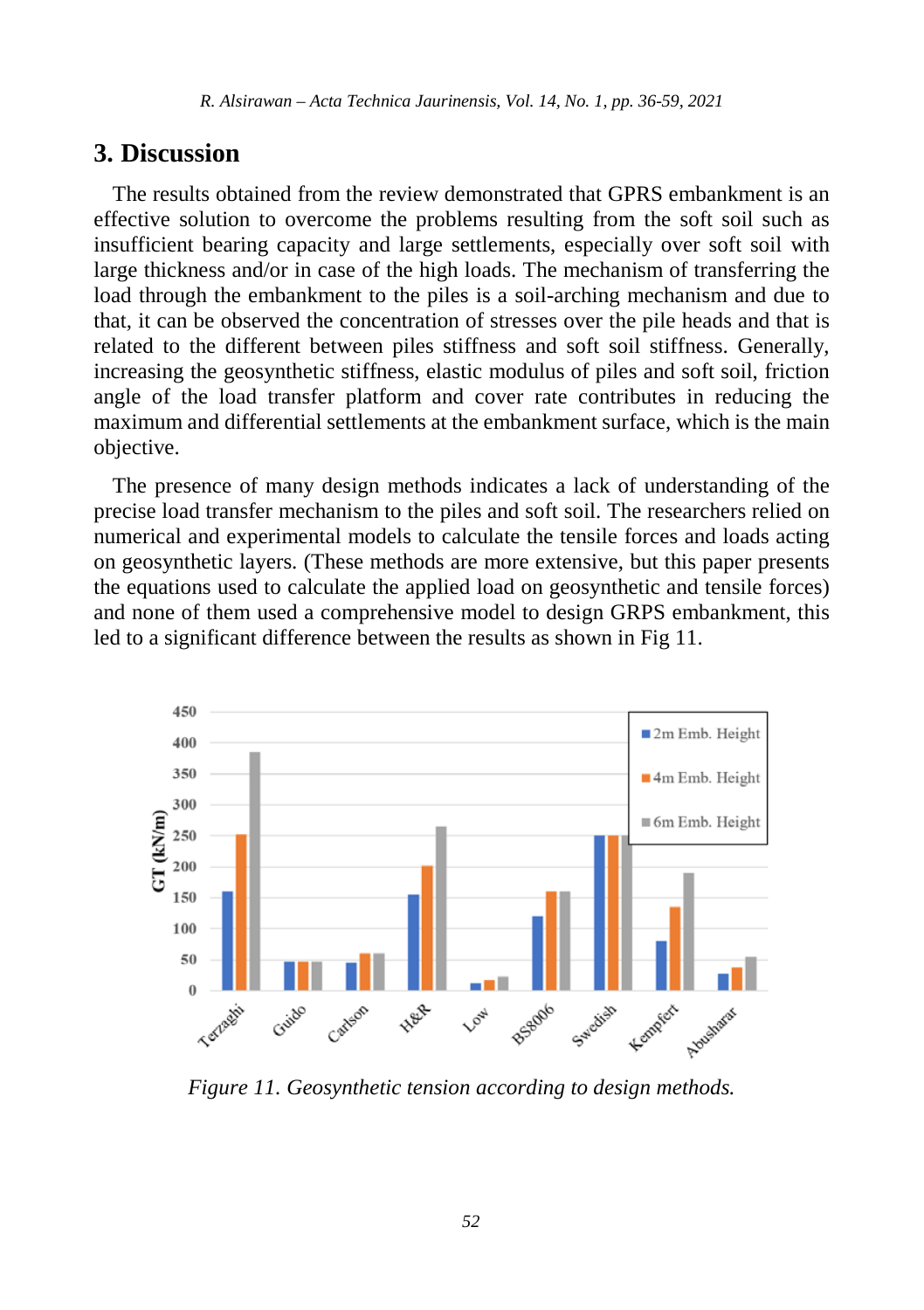The design methods used different physical models, and some of them will be mentioned:

- 1. Low used a two-dimensional model of GRPS embankment where add caps to piles in his model.
- 2. Hewlett and Randolph developed a three-dimensional unreinforced experimental model.
- 3. Kempfert used a three-dimensional model, this model consists of four piles were installed in peat soil with reinforced or unreinforced load transfer platform LTP.

The previous examples demonstrate the difference between the physical models. add to that, some parameters (e.g. elastic modulus of piles and, soft soil and LTP material properties, surcharge loads, position of the geosynthetic layer) are not included in all design methods. Table 1. highlights a set of differences between design methods, it does not cover all the differences, but rather the most important ones. The development of GRPS embankment numerical models makes it possible to include the influence of all parameters in the design. The results of numerical simulation are supposed to give results close to reality in comparing with the analytical methods.

Finally, there are many differences between the methods and this can be justified due to the lack of a comprehensive model and the failure to include the influence of all parameters in the calculations. The literature review demonstrated a significant difference between the results of calculated geosynthetic tensile forces according to these methods.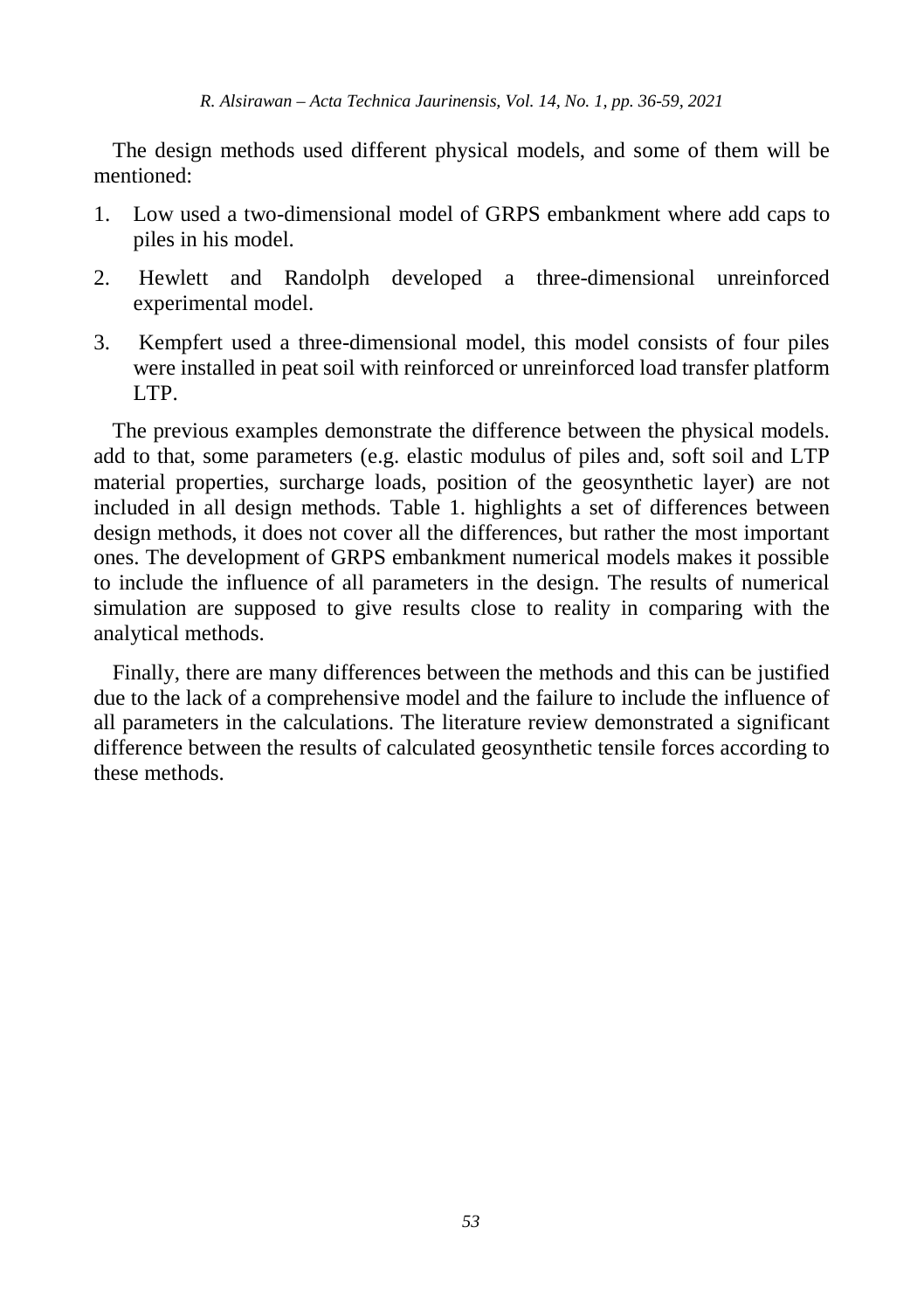*Table 1. Differences between design methods, GS\*: Geosynthetic, (R&P)\*\*: Russell and Pierpoint calculated the tension in the geosynthetic using Terzaghi's analysis,* ()∗∗∗*: If the stiffness is taken into consideration when calculating T, : Angle of arch from horizontal (deg).* 

| <b>Design</b><br><b>Method</b> | Soil arch shape                                | GS <sup>*</sup> laver<br>number | $GS^*$ stiffness<br>$\mathbf{D}$ *** | Soft soil<br>support |
|--------------------------------|------------------------------------------------|---------------------------------|--------------------------------------|----------------------|
| Terzaghi                       | Rectangle-2D                                   | 1 layer $(R\&P)^{**}$           | No                                   | No                   |
| Guido                          | Triangle -2D $(45^{\circ})^a$                  | 1 layer                         | No                                   | N <sub>0</sub>       |
| Carlson                        | Triangle-2D $(75^{\circ})^a$                   | 1 layer                         | No                                   | Yes                  |
| Hewllet and<br>Randolph        | hemispherical dome -<br>3D                     | 1 layer                         | N <sub>0</sub>                       | N <sub>0</sub>       |
| Low                            | semi-circle-2D                                 | 1 layer                         | Yes                                  | Yes                  |
| <b>BS8006</b>                  | semi-circle-2D                                 | 1 layer                         | No                                   | N <sub>0</sub>       |
| Swedish                        | Pyramid-3D $(75^{\circ})^a$                    | 1 layer                         | N <sub>0</sub>                       | N <sub>0</sub>       |
| Collin                         | Pyramid-3D $(45^{\circ})^a$                    | $\geq$ 3 layers                 | No                                   | Yes                  |
| Kempfert                       | multi-shell domes with<br>different centres-3D | 1 layer                         | Yes                                  | Yes                  |
| Abusharar                      | semi-circle -2D                                | 1 layer                         | Yes                                  | Yes                  |

# **4. Conclusions**

The aim of this paper is conducting an overview of GRPS embankments, and the results can be summarized as follows:

- $\checkmark$  The geosynthetic layers with piles network technique is used to support embankments over thick soft soil and/or high loads where it is difficult to use other techniques under these conditions. GPRS embankment is an effective solution to overcome the problems resulting from the soft soil such as insufficient bearing capacity and large settlements.
- $\checkmark$  The load efficiency increases with increasing the platform thickness, geosynthetic stiffness, cover rate, and uniform surcharge, and decreasing the pile spacing. The load efficiency also increases by using fill material with good quality and using one geosynthetic layer.
- The settlements at the embankment surface decrease with increasing the stiffness of piles and soft soil, geosynthetic stiffness, cover rate, and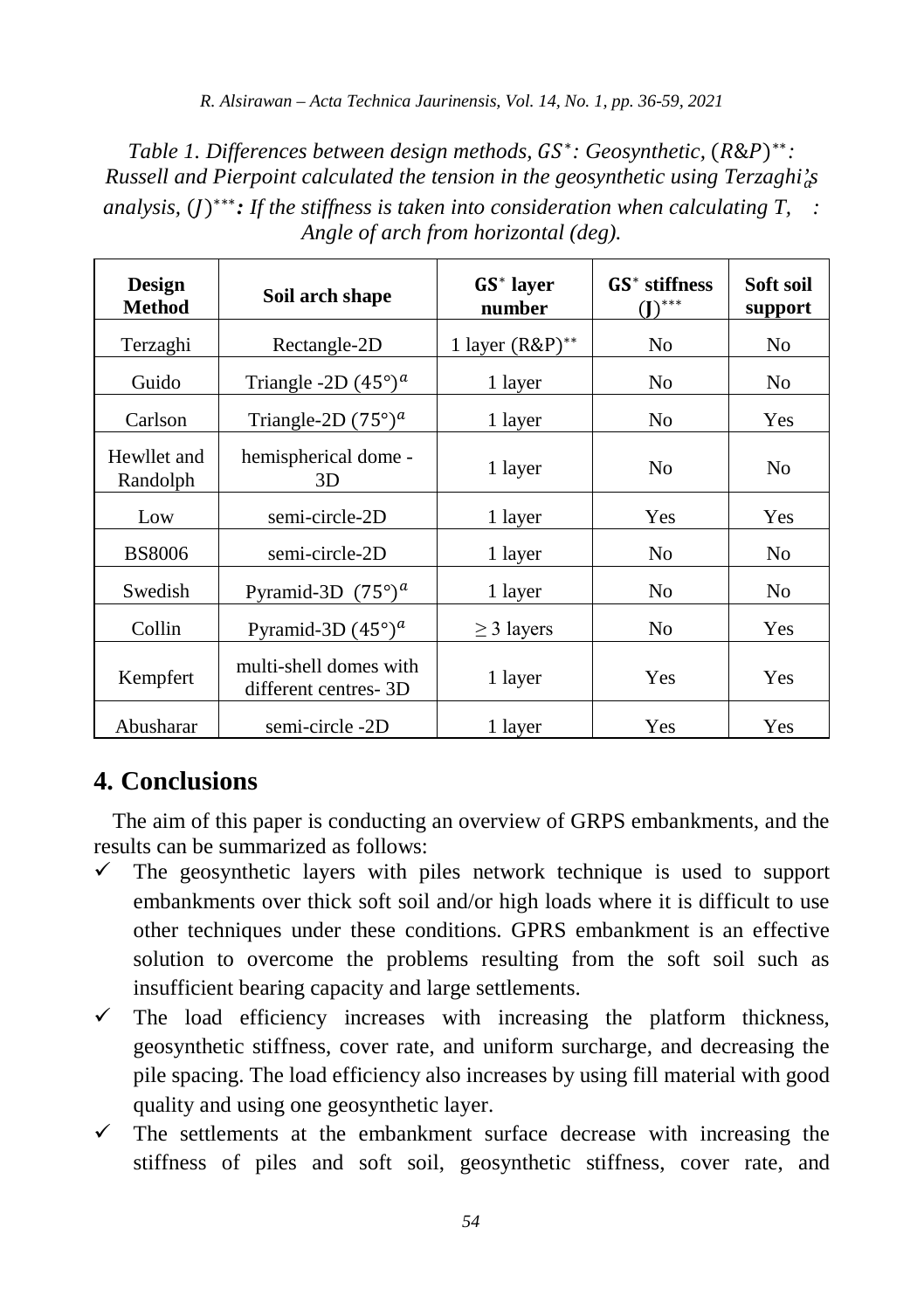embankment thickness. Add to that, inserting the geosynthetic layers and using fill material with good quality decrease the settlements.

- $\checkmark$  The design methods of GRPS embankments are generally used to calculate the tension in the geosynthetics, and the load efficiency.
- $\checkmark$  The design methods are similar in describing the mechanism of load transferring and differ in the soil arch shape, for example, Hewlett and Randolph supposed that the soil arch shape is semi-spherical; Abusharar et al., Low et al. and BS 8006 supposed that the shape of soil arch is a semi-cylindrical.
- $\checkmark$  Some methods considered the influence of soft soil such as Low et al. and Kempfert et al. while others neglected this influence such as Hewlett and Randolph and BS 8006. Some methods assumed inserting one geosynthetic layer in the load transfer platform to act as a catenary such as Swedish and BS8006 while others assumed using three layers to act as beam such as the Collin method.
- $\checkmark$  The design methods give a significant difference between the results of calculated geosynthetic tensile forces due to the lack of a comprehensive model and the failure to include the influence of all parameters in the calculations.
- $\checkmark$  Due to varied interactions between elements in the system, none of the design methods could cover all these interactions. In this case, a development of finite element model is considered as an effective method to include the influence of all parameters in the design. The results of numerical simulation are supposed to give results close to reality in comparing with the analytical methods.

# **References**

- [1] A. Sakleshpur, M. Madhav, Embankments on Soft Ground: An Overview, 1st International Conference on Foundation and Soft Ground Engineering, Thu Dau Mot University, Binh Duong, Vietnam, 2013, pp. 27-44. URL *[https://www.researchgate.net/publication/306107953](http://dx.doi.org/10.14513/actatechjaur.v10.n2.446)*
- [2] P. Halder, B. Singh, Soft Soil Response and Behaviour of Piles Under a Geotextile Reinforced Embankment, Indian Geotechnical Conference IGC2016, IIT Madras, Chennai, India, 2016. URL *<https://www.researchgate.net/publication/329170394>*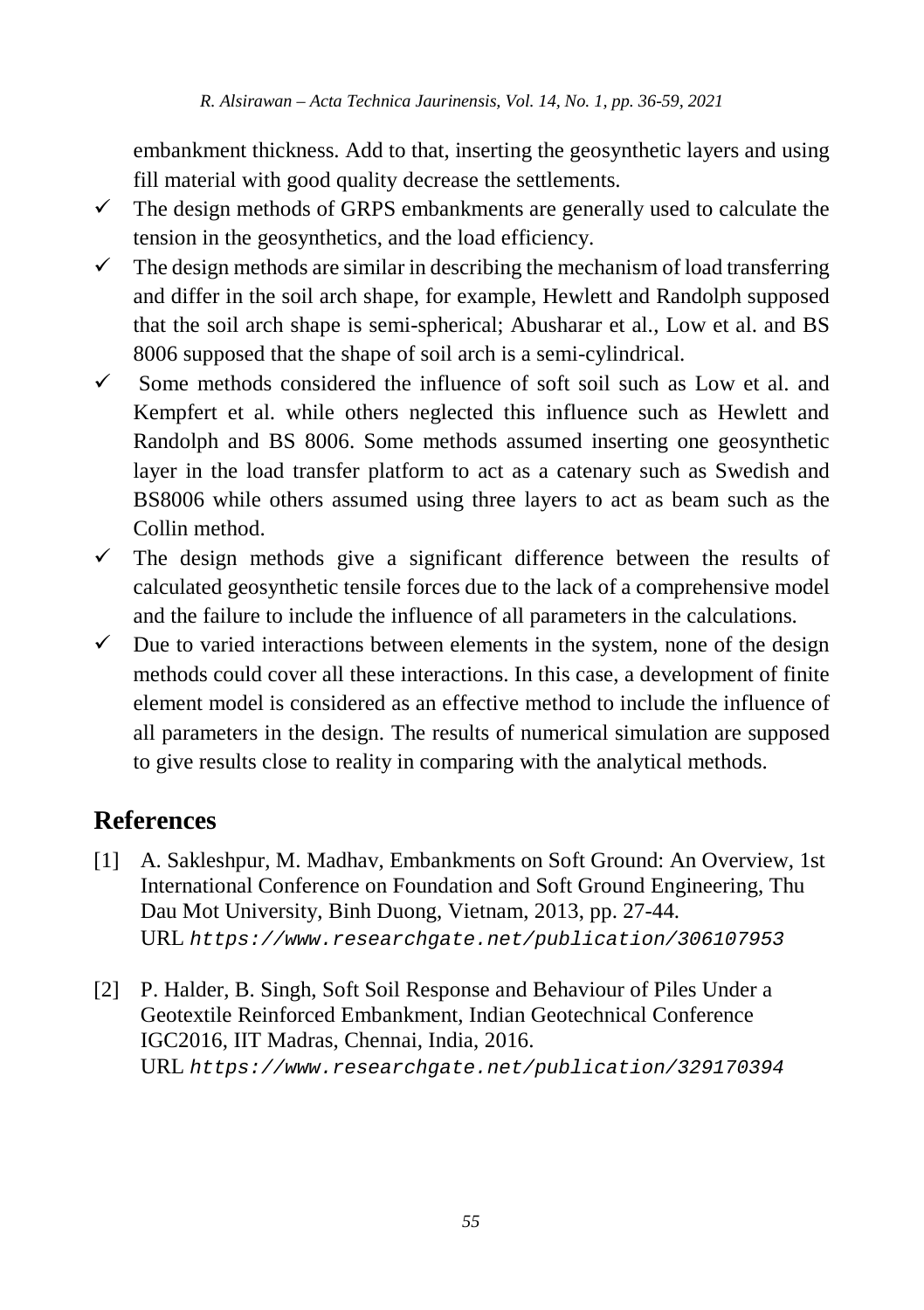- [3] K. Liu, R. Rowe, Three-dimensional finite element modelling of a full-scale geosynthetic-reinforced, pile-supported embankment, *Canadian Geotechnical Journal* 52 (12) (2015) pp. 2041-2054. doi: *<https://doi.org/10.1139/cgj-2014-0506>*
- [4] J. Han, L. Yan, J. Yang, Parametric study on geosynthetic- reinforced pile supported embankment, GeoShanghai International Conference, 2006, pp. 255-261. doi: *https://doi.org/10.1061/40863(195)28*
- [5] J. Han, A. Gabr, Numerical Analysis of Geosynthetic-Reinforced and Pile-Supported Earth Platforms over Soft Soil, *Journal of Geotechnical and Geoenviromental Engineering 128* (1) (2002) pp. 44-53. doi: *[https://doi.org/10.1061/\(ASCE\)1090-0241\(2002\)128:1\(44\)](https://doi.org/10.1061/(ASCE)1090-0241(2002)128:1(44))*
- [6] H. Rathmayer, Piled embankment supported by single pile caps, Istanbul Conference on Soil Mechanics and Foundation, Istanbul, 1975, pp. 283-290.
- [7] J. Han, Design and construction of embankments on geosynthetic reinforced platforms supported by piles, Proceeding of 1999 ASCE/ PaDOT Geotechnical Seminar, Central Pennsylvania Section, ASCE and Pennsylvania Department of Transportation, 1999, pp. 66-84.
- [8] M. Nuñez, D. Dias, R. Kastner, C. Poilpré, Soft Ground Improved by Rigid Vertical Piles. Experimental and Numerical Study of Two Real Cases in France, 6th Conference of the International Conference on Case Histories in Geotechnical Engineering, Arlington, Virginia, 2008, pp. 40-49. URL *https://scholarsmine.mst.edu/icchge/6icchge/session07/40*
- [9] B. Chevalier, P. Villard, G. Combe, Investigation of Load-Transfer Mechanisms in Geotechnical Earth Structures with Thin Fill Platforms Reinforced by Rigid Inclusions, *International Journal of Geomechanic* 11 (3) (2011) pp. 239-250. doi: *https://doi.org/*10.1061/(ASCE)GM.1943-5622.0000083
- [10] S.J.M van Eekelen, A. Bezuijen, H.J. Lodder, A.F. van Tol, Model experiments on piled embankments. Part I, *Geotextiles and Geomembranes Journal* 32 (2012) pp. 69-81. doi: *https://doi.org/10.1016/j.geotexmem.2011.11.002*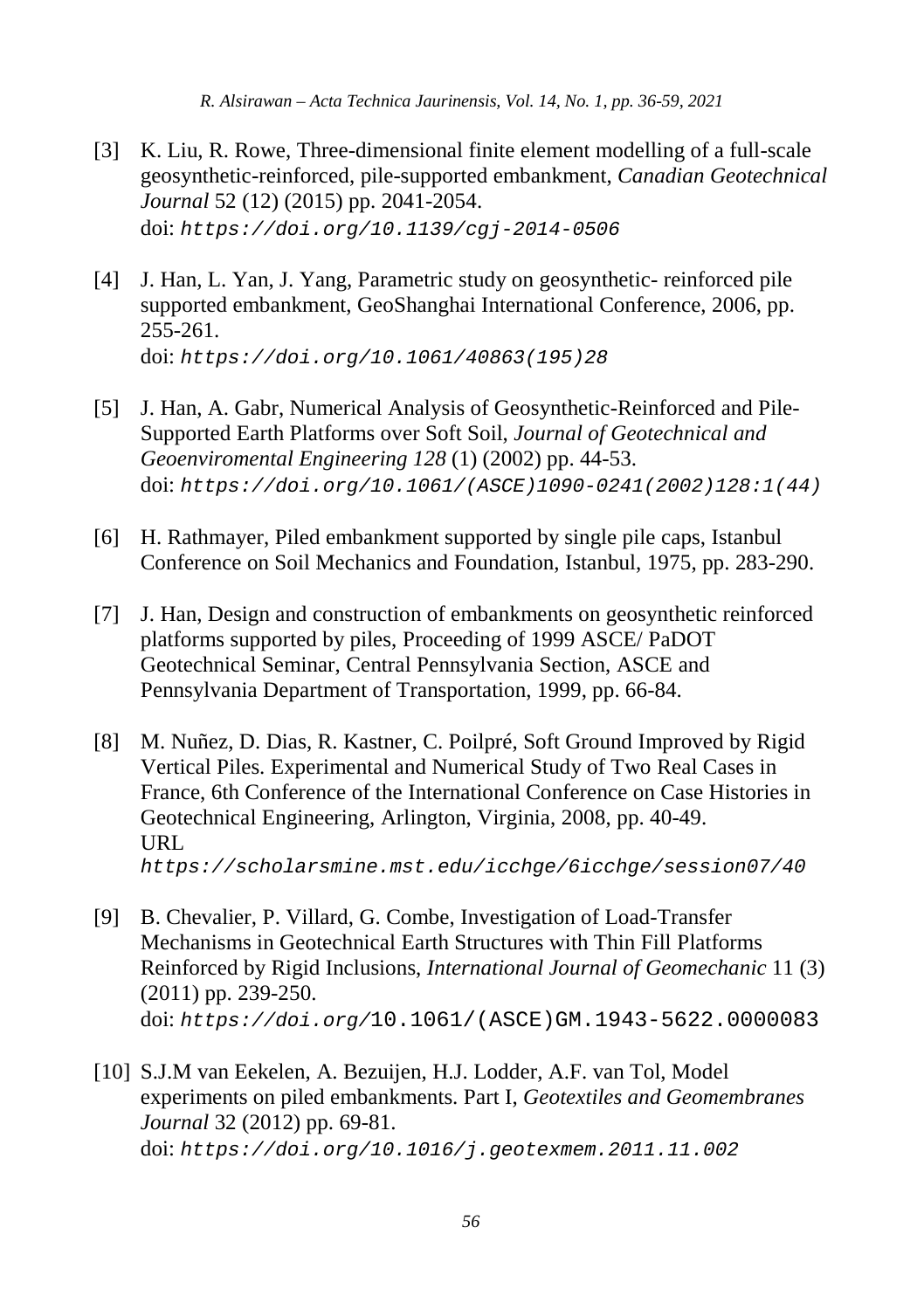[11] S.J.M van Eekelen, A. Bezuijen, A.F. van Tol, Model experiments on piled embankments. Part II, *Geotextiles and Geomembranes Journal* 32 (2012) pp. 82-94.

doi: *https://doi.org/10.1016/j.geotexmem.2011.11.003*

- [12] S.J.M van Eekelen, A. Bezuijen, A.F. van Tol, An analytical model for arching in piled embankments, *Geotextiles and Geomembranes Journal* 39 (2013) pp. 78-102. doi: *https://doi.org/10.1016/j.geotexmem.2013.07.005*
- [13] W. Al-Ani, D. Wanatowski, H. Chan, Numerical Analysis of Piled Embankments on Soft Soils, Geo-Shanghai Conference, 2014, Shanghai, pp. 30-39. doi: *https://doi.org/10.1061/9780784413401.003*
- [14] D.F. Fagundes, M.S.S. Almeida et al., Load transfer mechanism and deformation of reinforced piled embankments, *Geotextiles and Geomembranes Journal* 45 (2) (2017) pp.1-10. doi: *https://doi.org/10.1016/j.geotexmem.2016.11.002*
- [15] C. Phutthananon, P. Jongpradist, P. Jamsawang, Influence of cap size and strength on settlements of TDM-piled embankments over soft ground, *Marine Georesources & Geotechnology* (2019) pp.1-20. doi: *https://doi.org/10.1080/1064119X.2019.1613700*
- [16] P.T. Thanh Truc, L.L. Gia, T. Hino, Valuate the effect of embankment height and pile spacing to the behaviour of the Geosynthetic Reinforced Piled embankment using FEM, NAG2018 conference, University of Technology, Ho Chi Minh City, Vietnam, 2018. URL *https://www.researchgate.net/publication/327834113*
- [17] K. Terzaghi, Theoretical Soil Mechanics, John Wiley & Sons, Inc, New York, USA, 1943, p. 526.
- [18] D. Russell, N. Pierpoint, An assessment of design methods for piled embankments. *Ground Engineering* 30 (11) (1997) pp. 39–44. URL *https://trid.trb.org/view/476724*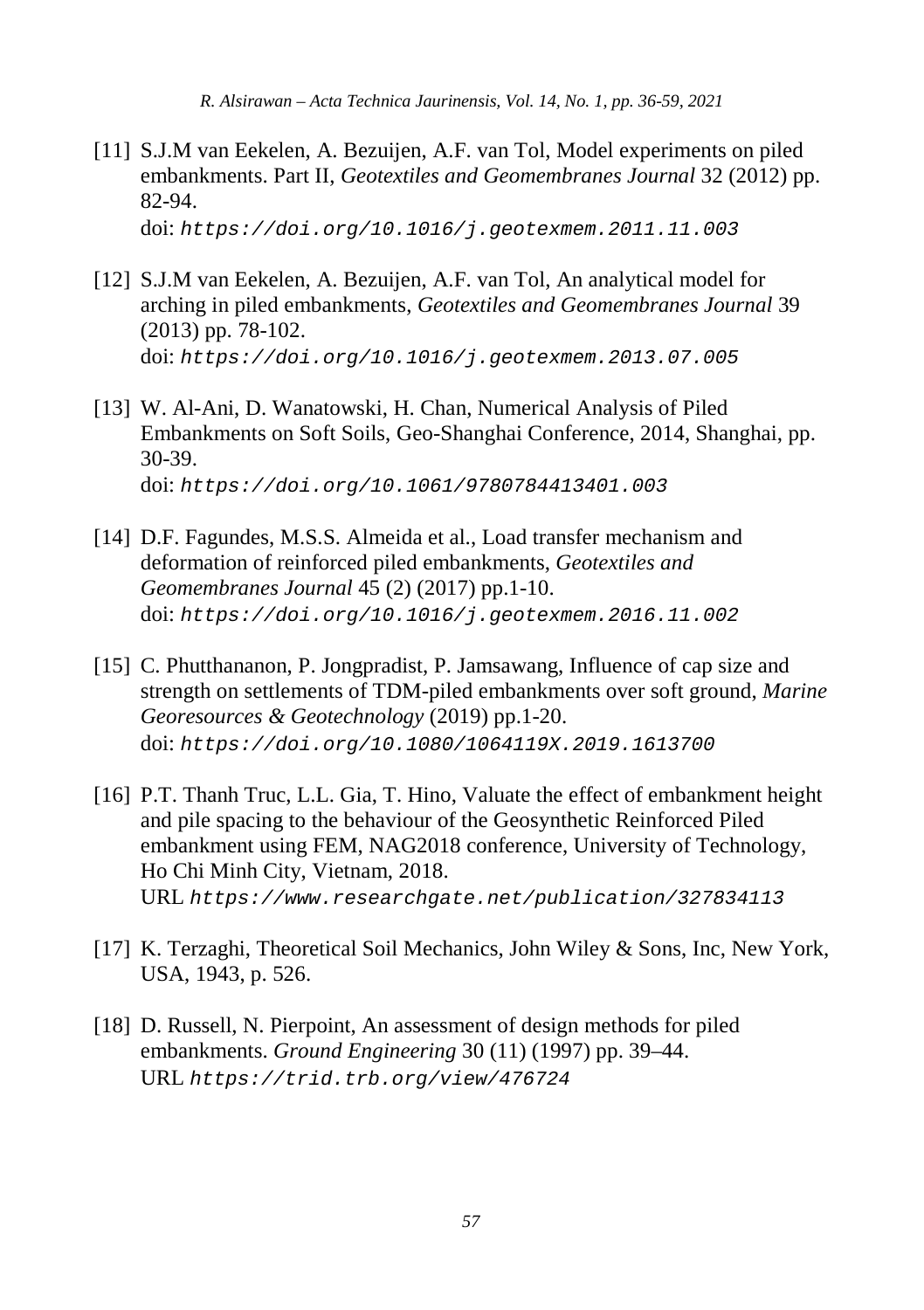- [19] V.A. Guido, J.D. Kneuppel, M.A. Sweeney, Plate loading tests on geogrid reinforced earth slabs. Geosynthetic'87 Conference 87 (1) (1987) pp.216– 225.
- [20] B. Carlson, Reinforced soil, principles for calculation, Terratema AB, Linköping, Swedish, 1987.
- [21] G. Svan∅, T. Ilstad et al., Alternative calculation principle for design of piled embankments with base reinforcement, 4th International Conference on Ground Improvement Geosystems, Helsinki, 2000. URL *https://www.researchgate.net/publication/327652189*
- [22] W.J. Hewlett, M.F. Randolph, Analysis of piled embankments, *Ground Engineering* 22 (3) (1988) pp.12-18.
- [23] P. Berthelot, T. Bret et al. Recommendations for the Design, Construction and Control of Rigid Inclusion Ground Improvements. Presses des Ponts, Paris, 2012, p. 316.
- [24] BS 8006, Code of Practice for Strengthened /Reinforced Soils and Other Fills, British Standard Institution, London, UK, 2010. URL *<http://worldcat.org/isbn/0580242161>*
- [25] BS 8006, Code of Practice for Strengthened /Reinforced Soils and Other Fills, British Standard Institution, London, UK, 1995. URL *https://webstore.ansi.org/standards/bsi/bs80061995*
- [26] B.K. Low, S.K. Tang, V. Choa, Arching in piled embankments, *Journal of Geotechnical Engineering* 120 (11) (1994) pp.1917–1938.
- [27] P. Ariyarathne, D.S. Liyanapathirana, Review of existing design methods for geosynthetic-reinforced pile-supported embankments, *Soils and Foundations* 55 (1) (2015) pp.17–34. doi: *https://doi.org/10.1016/j.sandf.2014.12.002*
- [28] S.J.M. van Eekelen, A. Bezuijen, A.F van Tol, Analysis and modification of the British Standard BS8006 for the design of piled embankments, *Geotextiles and Geomembranes Journal* 29 (3) (2011) pp.345-359. doi: *https://doi.org/*10.1016/j.geotexmem.2011.02.001